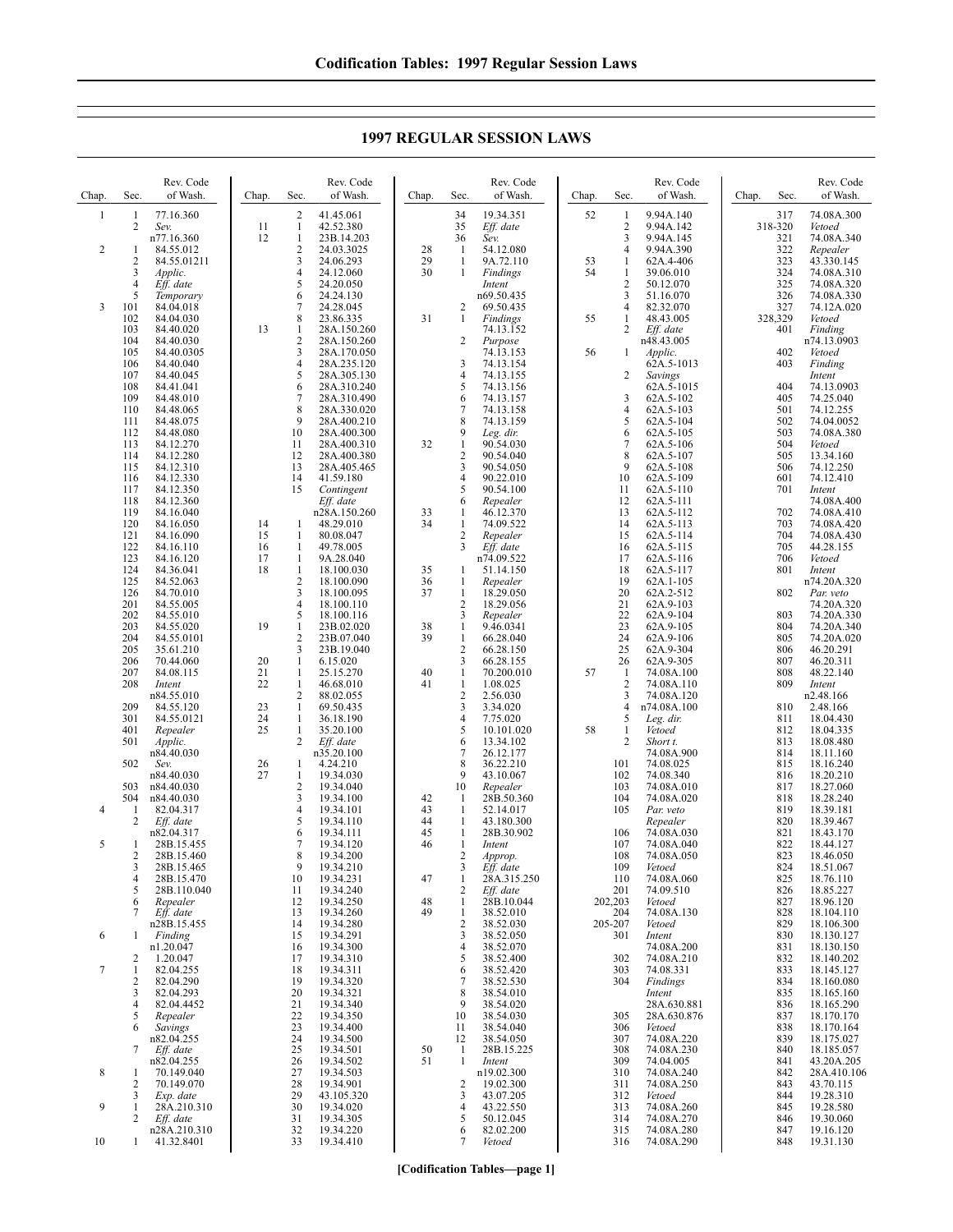| Chap. | Sec.           | Rev. Code<br>of Wash.    | Chap.    | Sec.                | Rev. Code<br>of Wash.     | Chap.    | Sec.                           | Rev. Code<br>of Wash.   | Chap.      | Sec.                               | Rev. Code<br>of Wash.      | Chap.      | Sec.                         | Rev. Code<br>of Wash.    |
|-------|----------------|--------------------------|----------|---------------------|---------------------------|----------|--------------------------------|-------------------------|------------|------------------------------------|----------------------------|------------|------------------------------|--------------------------|
|       | 849            | 19.32.060                |          | 939                 | 26.26.145                 |          | 2                              | 69.50.401               |            | 4                                  | 70.44.054                  |            | 21                           | 71.05.270                |
|       | 850<br>851     | 19.105.380<br>19.105.440 |          | 940<br>941          | 74.20A.055<br>74.20A.056  | 72       | 3<br>$\mathbf{1}$              | 69.50.440<br>43.43.274  |            | 5<br>6                             | 70.44.056<br>70.44.047     |            | 22<br>23                     | 71.05.280<br>71.05.285   |
|       | 852            | 19.138.130               |          | 942                 | 26.18.055                 |          | $\overline{c}$                 | Leg. rev.               |            | 7                                  | 70.44.041                  |            | 24                           | 71.05.290                |
|       | 853<br>854     | 19.158.050<br>19.166.040 |          | 943<br>944          | 26.23.040<br>26.23.040    | 73       | $\mathbf{1}$<br>2              | 41.32.520<br>41.40.270  |            | 8                                  | Eff. date<br>n70.44.040    |            | 25<br>26                     | 71.05.300<br>71.05.320   |
|       | 855            | 20.01.205                |          | 945                 | 26.09.020                 |          | 3                              | Leg. rev.               | 100        | 1                                  | 66.28.120                  |            | 27                           | 71.05.330                |
|       | 856            | 21.20.110                |          | 946<br>947          | 26.26.100                 |          | 4                              | Eff. date               |            | $\overline{\mathbf{c}}$<br>$\,1\,$ | Vetoed                     |            | 28<br>29                     | 71.05.340                |
|       | 857<br>858     | 48.17.535<br>74.15.134   |          | 948                 | 26.26.130<br>70.58.055    | 74       | 1                              | n41.32.520<br>43.51.055 | 101        | $\overline{c}$                     | 21.20.740<br>21.30.010     |            | 30                           | 71.05.350<br>71.05.360   |
|       | 859            | 47.68.235                |          | 1001                | 43.41.905                 | 75       | $\mathbf{1}$                   | 66.08.235               |            | 3                                  | 30.04.010                  |            | 31                           | 71.05.370                |
|       | 860<br>861     | 71.12.595<br>66.20.085   |          | 1002<br>1003        | Repealer<br>Temporary     |          | $\overline{c}$<br>3            | Temporary<br>Eff. date  |            | $\overline{4}$<br>5                | 31.45.160<br>32.04.020     |            | 32<br>33                     | 71.05.410<br>71.05.460   |
|       | 862            | 66.24.012                |          | 1004                | 50.13.060                 | 76       | $\mathbf{1}$                   | 75.28.110               |            | 6                                  | 33.44.020                  |            | 34                           | 71.05.470                |
|       | 863<br>864     | 88.02.189<br>67.08.100   |          | 1005<br>1006        | 43.20A.080<br>74.04.062   |          | 2<br>3                         | 75.28.095<br>Eff. date  | 102        | 7<br>$\mathbf{1}$                  | Repealer<br>7.68.110       |            | 35<br>36                     | 71.05.490<br>71.05.525   |
|       | 865            | 19.02.100                |          | 1007                | 74.08A.350                |          |                                | n75.28.110              |            | $\overline{2}$                     | 51.52.200                  |            | 37                           | 9A.44.010                |
|       | 866<br>867     | 43.24.080<br>43.24.110   |          | 1008<br>1009        | 74.08A.901<br>74.08A.902  | 77<br>78 | 1<br>1                         | 36.93.070<br>9.46.0269  | 103        | $\mathbf{1}$<br>$\overline{c}$     | 41.26.061<br>41.32.054     |            | 38<br>39                     | 71.24.025<br>Temporary   |
|       | 868            | 43.24.120                |          | 1010                | Leg. dir.                 |          | $\sqrt{2}$                     | 9.46.220                |            | 3                                  | 41.40.054                  | 113        | 1                            | Findings                 |
|       | 869<br>870     | 43.24.112<br>70.74.110   |          | 1011<br>1012        | 74.08A.903<br>Sev.        | 79       | 3<br>$\mathbf{1}$              | 9.46.221<br>18.71.401   |            | $\overline{4}$                     | Sev.<br>n41.26.061         |            | 2                            | n4.24.550<br>4.24.550    |
|       | 871            | 70.74.130                |          |                     | 74.08A.904                |          | $\overline{c}$                 | 18.71.310               |            | 5                                  | Eff. date                  |            | 3                            | 9A.44.130                |
|       | 872<br>873     | 70.74.370                |          | 1013                | Par. veto<br>Eff. dates   |          | 3,4<br>5                       | Temporary<br>Repealer   | 104        |                                    | n41.26.061                 |            | 4<br>5                       | 9A.44.140                |
|       | 874            | 66.24.010<br>43.63B.040  |          |                     | n74.20A.320               |          | 6                              | Eff. date               |            | 1<br>$\overline{2}$                | 28A.335.180<br>28A.335.205 |            | 6                            | 10.01.200<br>43.43.540   |
|       | 875            | 70.95D.040               |          | 1014                | Contingency               |          |                                | n18.71.401              |            | 3                                  | 28A.155.160                |            | 7                            | 70.48.470                |
|       | 876<br>877     | 70.95B.115<br>17.21.130  | 59       | $\overline{c}$      | 6.26.060<br>6.27.140      | 80       | 1<br>$\sqrt{2}$                | 46.61.370<br>46.61.440  | 105<br>106 | 1<br>$\mathbf{1}$                  | 9A.46.020<br>19.146.010    | 114        | 8<br>1                       | 72.09.330<br>77.32.320   |
|       | 878            | 64.44.060                |          | 3                   | 10.101.010                |          | 3                              | 46.37.193               |            | $\overline{\mathbf{c}}$            | 19.146.020                 |            | 2                            | 77.32.340                |
|       | 879<br>880     | 19.146.220<br>75.25.012  |          | $\overline{4}$<br>5 | 26.19.071<br>26.19.075    | 81       | $\mathbf{1}$<br>$\overline{c}$ | 36.79.010<br>36.79.020  |            | 3<br>$\overline{4}$                | 19.146.0201<br>19.146.030  | 115<br>116 | $\mathbf{1}$<br>1            | 75.30.130<br>79.01.132   |
|       | 881            | 77.32.014                |          | 6                   | 43.20B.310                |          | 3                              | 36.79.040               |            | 5                                  | 19.146.050                 |            | $\overline{c}$               | 79.01.184                |
|       | 882<br>883     | 75.28.042<br>75.28.010   |          | 7<br>8              | 46.16.028<br>46.20.021    |          | 4<br>5                         | 36.79.050<br>36.79.060  |            | 6<br>7                             | 19.146.060<br>19.146.080   | 117<br>118 | $\mathbf{1}$<br>$\mathbf{1}$ | 43.82.010<br>9.46.0282   |
|       | 884            | 75.30.015                |          | 9                   | 70.123.110                |          | 6                              | 36.79.140               |            | 8                                  | 19.146.200                 |            | $\overline{c}$               | 9.46.0265                |
|       | 885<br>886,887 | n74.20A.320<br>Vetoed    |          | 10<br>11            | 74.04.005<br>74.04.770    | 82<br>83 | 1<br>$\mathbf{1}$              | 46.20.070<br>88.02.030  |            | 9<br>10                            | 19.146.205<br>19.146.210   | 119        | 3<br>$\mathbf{1}$            | Repealer<br>28A.605.030  |
|       | 888            | 26.23.050                |          | 12                  | 74.08.080                 | 84       | $\mathbf{1}$                   | 59.18.063               |            | 11                                 | 19.146.215                 | 120        | $\mathbf{1}$                 | 70.74.270                |
|       | 889<br>890     | 26.18.100<br>26.23.060   |          | 13<br>14            | 74.08.335<br>74.09.510    | 85<br>86 | $\mathbf{1}$<br>$\mathbf{1}$   | 48.18.290<br>59.18.055  |            | 12<br>13                           | 19.146.220<br>19.146.228   |            | $\overline{c}$<br>3          | 70.74.272<br>70.74.280   |
|       | 891            | 74.20.040                |          | 15                  | 74.09.522                 |          | $\overline{c}$                 | 59.20.040               |            | 14                                 | 19.146.235                 |            | $\overline{4}$               | 70.74.285                |
|       | 892<br>893     | 74.20A.275<br>74.20A.350 |          | 16<br>17            | 74.12.010<br>74.12.030    | 87       | 1                              | Findings<br>Purpose     |            | 15<br>16                           | 19.146.240<br>19.146.245   | 121        | 5<br>$\mathbf{1}$            | 9.94A.320<br>6.17.020    |
|       | 894            | 26.23.090                |          | 18                  | 74.12.035                 |          |                                | n67.16.200              |            | 17                                 | 19.146.250                 |            | $\mathbf{2}$                 | 9.94A.120                |
|       | 895<br>896     | 74.20A.100<br>74.20A.270 |          | 19<br>20            | 74.12.036<br>Vetoed       |          | $\overline{\mathbf{c}}$<br>3   | 67.16.050<br>67.16.105  |            | 18<br>19                           | 19.146.260<br>19.146.265   |            | 3<br>4                       | 9.94A.140<br>9.94A.142   |
|       | 897            | 74.20A.360               |          | 21                  | 74.12.260                 |          | 4                              | 67.16.200               |            | 20                                 | 19.146.280                 |            | 5                            | 9.94A.145                |
|       | 898<br>899     | 74.20.225<br>74.20A.370  |          | 22<br>23            | 74.12.280<br>74.12.361    |          | 5<br>6                         | n67.16.200<br>Repealer  |            | 21<br>22                           | 82.04.392<br>Sev.          |            | 6<br>7                       | 13.40.145<br>13.40.192   |
|       | 900            | 42.17.310                |          | 24                  | 74.12.400                 |          | 7                              | Sev.                    |            |                                    | n19.146.010                |            | 8                            | 13.40.080                |
|       | 901<br>902     | 74.20.360<br>26.23.045   |          | 25<br>26            | Vetoed<br>74.12.420       |          | 8                              | n67.16.200<br>Eff. date | 107        | 23<br>$\mathbf{1}$                 | Repealer<br>49.17.055      |            | 9<br>$\mathbf{1}$            | 13.40.190<br>41.26.195   |
|       | 903            | 26.23.033                |          | 27                  | 74.12.425                 |          |                                | n67.16.200              |            | $\overline{c}$                     | Vetoed                     | 122<br>123 | 1                            | 43.43.139                |
|       | 904            | 26.23.055                |          | 28<br>29            | 74.12.900                 | 88       | 1                              | 2.04.240                | 108        | 1                                  | 70.58.082<br>51.04.130     |            | 2                            | 28B.10.409               |
|       | 905<br>906     | 26.23.030<br>74.20A.060  |          | 30                  | 74.25.010<br>74.25.040    |          | 2<br>3                         | 2.04.250<br>2.06.150    | 109        | $\mathbf{1}$<br>2                  | Repealer                   | 124        | $\mathbf{1}$<br>2            | 11.110.051<br>11.110.060 |
|       | 907            | 74.20A.080               |          | 31                  | 74.25A.045<br>74.25A.050  |          |                                | 2.06.160                |            | 3<br>4                             | Leg. dir.                  |            | 3                            | 11.110.070<br>11.110.075 |
|       | 908<br>909     | 26.23.120<br>26.04.160   | 60       | 32<br>$\mathbf{1}$  | 43.330.080                |          | 5<br>6                         | 2.10.030<br>41.40.010   |            |                                    | Sev.<br>n51.04.130         |            | 4<br>5                       | Repealer                 |
|       | 910<br>911     | 26.09.170<br>26.21.005   | 61       | $\mathbf{1}$<br>2   | 82.08.0315<br>Vetoed      | 89       | 1<br>2                         | 48.15.090<br>Eff. date  | 110        | -1<br>$\overline{c}$               | 48.22.070<br>Repealer      | 125        | 1<br>2                       | 1.12.040<br>43.21B.230   |
|       | 912            | 26.21.115                | 62       | 1                   | 41.14.070                 |          |                                | n48.15.090              |            | 3                                  | Eff. date                  | 126        | 1                            | 34.05.260                |
|       | 913            | 26.21.135                | 63       | 1                   | 46.44.010<br>Repealer     | 90       | 1<br>2                         | 28A.415.023<br>Vetoed   |            |                                    | n48.22.070                 |            | 2<br>$\mathbf{1}$            | 34.05.010                |
|       | 914<br>915     | 26.21.235<br>26.21.245   | 64<br>65 | $\mathbf{1}$<br>1   | 35.21.770                 | 91       | 1                              | Repealer                | 111        | 1<br>2                             | 67.70.100<br>Eff. date     | 127        | 2                            | 82.04.050<br>Eff. date   |
|       | 916            | 26.21.255<br>26.21.265   | 66       | $\mathbf{1}$        | 46.20.005                 | 92<br>93 | 1                              | 48.30A.045              |            |                                    | n67.70.100                 |            |                              | n82.04.050               |
|       | 917<br>918     | 26.21.450                |          | 2<br>3              | 46.20.015<br>46.20.021    |          | $\mathbf{1}$<br>2              | 84.38.020<br>Eff. date  | 112        | $\mathbf{1}$                       | Intent<br>Finding          | 128<br>129 | 1<br>1                       | 9.46.231<br>18.64.011    |
|       | 919            | 26.21.452                |          | 4                   | 46.61.5249                |          |                                | n84.38.020              |            |                                    | 71.05.012                  | 130        | 1                            | 43.20B.720               |
|       | 920<br>921     | 26.21.453<br>26.21.455   |          | 5<br>6              | 46.61.525<br>13.40.0357   | 94       | 1<br>2                         | 47.04.210<br>47.04.220  |            | 2<br>3                             | 71.05.010<br>71.05.020     |            | 2<br>3                       | 43.20B.730<br>43.20B.735 |
|       | 922            | 26.21.456                |          | 7                   | 46.55.113                 |          | 3                              | 43.79A.040              |            | 4                                  | 71.05.040                  |            | $\overline{4}$               | 43.20B.740               |
|       | 923<br>924     | 26.21.458<br>26.21.490   |          | 8<br>9              | 46.63.020<br>7.68.035     |          | 4                              | Eff. date<br>n47.04.210 |            | 5<br>6                             | 71.05.050<br>71.05.100     |            | 5<br>6                       | 43.20B.030<br>74.20A.070 |
|       | 925            | 26.21.520                |          | 10                  | 10.31.100                 | 95       | $\mathbf{1}$                   | 46.74.010               |            | 7                                  | 71.05.110                  |            | 7                            | 74.20A.080               |
|       | 926<br>927     | 26.21.530<br>26.21.580   |          | 11<br>12            | 46.01.260<br>46.52.130    | 96       | $\mathbf{1}$                   | Findings<br>Purpose     |            | 8<br>9                             | 71.05.150<br>71.05.155     | 131        | 8<br>$\mathbf{1}$            | Repealer<br>74.13.150    |
|       | 928            | 26.21.590                |          | 13                  | 46.61.005                 |          |                                | n43.82.150              |            | 10                                 | 71.05.160                  | 132        | $\mathbf{1}$                 | Findings                 |
|       | 929<br>930     | 26.21.595<br>26.21.600   | 67       | 14<br>-1            | 46.61.5055<br>84.69.100   |          | 2<br>3                         | 43.82.150<br>43.82.160  |            | 11<br>12                           | 71.05.170<br>71.05.180     |            | 2                            | n26.44.020<br>26.44.020  |
|       | 931            | 26.21.620                |          | $\overline{c}$      | Applic.                   |          | 4                              | 43.88.030               |            | 13                                 | 71.05.190                  | 133        | 1                            | 18.135.020               |
|       | 932<br>933     | 26.21.016<br>26.23.035   | 68       | 1                   | n84.69.100<br>28A.225.035 |          | 5<br>6                         | 43.88.032<br>43.88.110  |            | 14<br>15                           | 71.05.200<br>71.05.210     | 134<br>135 | 1<br>1                       | 84.40.030<br>84.40.160   |
|       | 934            | 74.20A.030               |          | 2                   | 28A.225.090               | 97       | 1                              | 9A.04.080               |            | 16                                 | 71.05.215                  | 136        | 1                            | 83.100.070               |
|       | 935<br>936     | 74.20.320<br>74.20.330   | 69       | 3<br>$\mathbf{1}$   | 28A.225.031<br>9.94A.120  | 98<br>99 | $\mathbf{1}$<br>$\mathbf{1}$   | 42.23.030<br>70.44.040  |            | 17<br>18                           | 71.05.220<br>71.05.230     | 137        | 1<br>2                       | 43.51.050<br>43.51.052   |
|       | 937            | 70.58.080                | 70       | 1                   | 9.94A.030                 |          | 2                              | 70.44.042               |            | 19                                 | 71.05.240                  |            | 3                            | 43.51.090                |
|       | 938            | 26.26.040                | 71       | 1                   | Vetoed                    |          | 3                              | 70.44.053               |            | 20                                 | 71.05.260                  |            | 4                            | 43.51.685                |

**[Codification Tables—page 2]**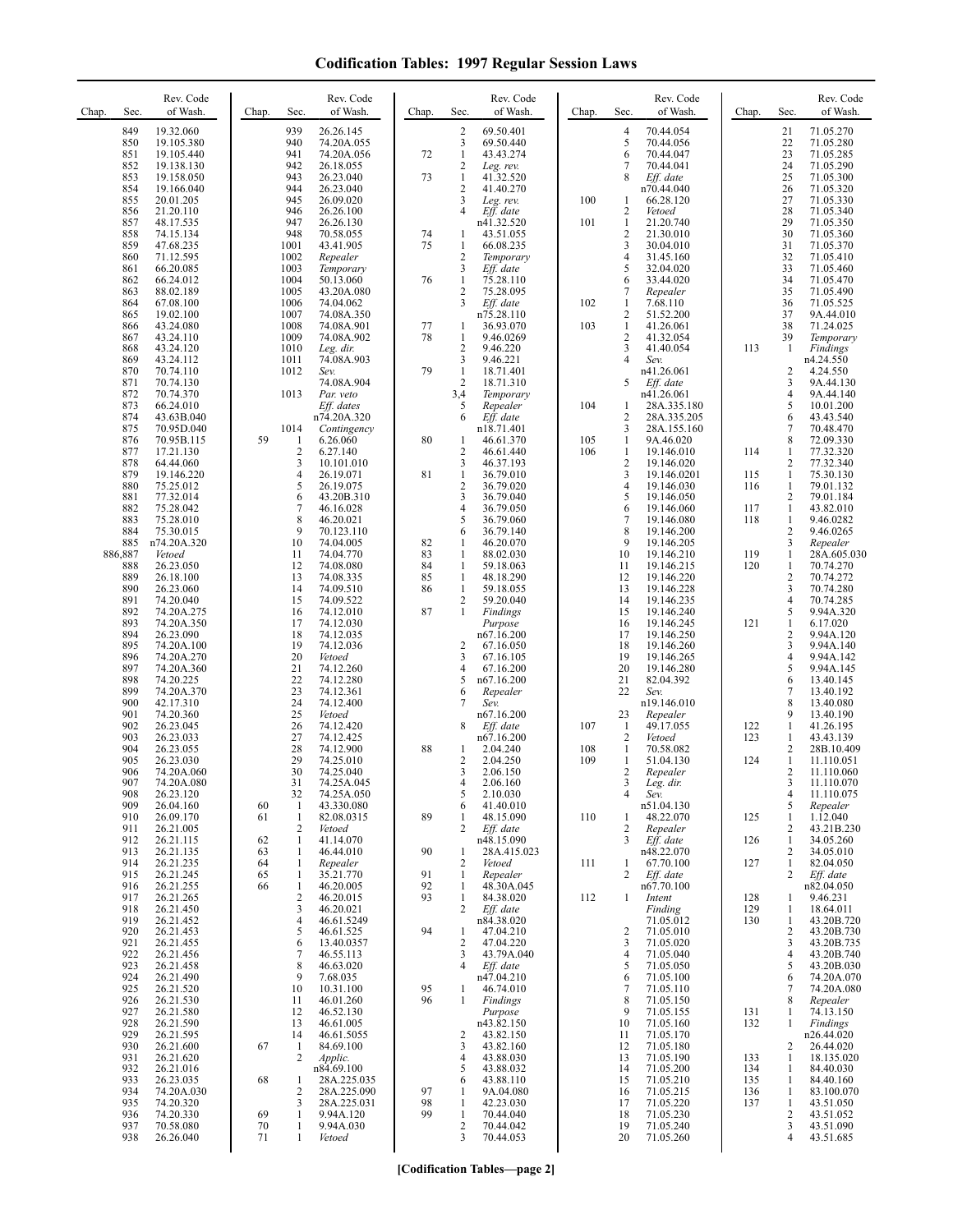| Chap.      | Sec.                           | Rev. Code<br>of Wash.                | Chap.      | Sec.                           | Rev. Code<br>of Wash.    | Chap.      | Sec.                           | Rev. Code<br>of Wash.   | Chap.      | Sec.                                  | Rev. Code<br>of Wash.         | Chap. | Sec.                      | Rev. Code<br>of Wash.      |
|------------|--------------------------------|--------------------------------------|------------|--------------------------------|--------------------------|------------|--------------------------------|-------------------------|------------|---------------------------------------|-------------------------------|-------|---------------------------|----------------------------|
|            | 5<br>6                         | 70.88.070<br>Eff. date               | 160        | 2<br>$\mathbf{1}$              | 7.80.120<br>70.123.100   |            | 25<br>26                       | Repealer<br>Sev.        |            | $\overline{c}$                        | n43.300.070<br>Temporary      |       | 220<br>221                | 39.42.060<br>43.79A.040    |
| 138        | 1                              | n43.51.050<br>62A.9-501              | 161        | $\mathbf{1}$<br>2              | 43.33A.030<br>43.33A.035 |            | 27                             | n70.77.160<br>Eff. date |            | $\overline{3}$<br>$\overline{4}$      | 43.300.070<br>Eff. date       |       | 222<br>223                | 43.330.092<br>43.330.094   |
| 139        | 1                              | Finding                              | 162        | $\mathbf{1}$                   | 80.08.043                |            |                                | n70.77.160              |            |                                       | n43.300.070                   |       | 301                       | 36.38.010                  |
|            | 2<br>3                         | Repealer<br>Eff. date                | 163<br>164 | $\mathbf{1}$<br>1              | 43.180.080<br>18.20.220  | 183        | 1<br>$\overline{2}$            | 46.87.410<br>46.87.020  | 210        | 1<br>$\overline{2}$                   | 70.38.111<br>70.38.025        |       | 302<br>401                | 36.38.040<br>36.32.235     |
| 140        | 1                              | Intent<br>n47.12.330                 | 165<br>166 | 1<br>1                         | 72.09.480<br>80.36.110   |            | 3<br>4                         | 46.87.030<br>46.87.120  | 211        | $\mathbf{1}$<br>$\overline{c}$        | 28B.15.558<br>Repealer        |       | 402<br>403                | 39.04.010<br>39.30.070     |
|            | 2                              | 47.12.330                            | 167        | 1                              | 28A.300.175              |            | 5                              | 46.87.140               | 212        | $\mathbf{1}$                          | 48.44.035                     |       | 404                       | 39.10.120                  |
|            | 3<br>4                         | 47.12.340<br>47.12.350               | 168        | $\mathbf{1}$<br>$\overline{c}$ | 43.88C.010<br>43.88C.020 |            | 6<br>7                         | 46.87.290<br>82.36.095  |            | $\sqrt{2}$<br>$\overline{\mathbf{3}}$ | 48.44.037<br>48.44.039        |       | 501<br>502                | 67.28.180<br>82.14.049     |
|            | 5<br>6                         | 47.12.360<br>43.79A.040              |            | 3<br>4                         | 43.88C.030<br>41.06.087  |            | 8<br>9                         | 82.36.335<br>82.38.245  |            | $\overline{4}$<br>5                   | 48.44.095<br>48.46.080        |       | 601<br>602                | 36.102.900<br>Sev.         |
| 141        | 1                              | 28A.150.410                          |            | 5                              | 43.88.030                |            | 10                             | 82.38.190               |            | 6                                     | 48.46.235                     |       |                           | 36.102.901                 |
| 142        | 2<br>1                         | 28A.400.200<br>78.44.031             |            | 6<br>7                         | 43.88.160<br>Leg. dir.   |            | 11<br>12                       | 82.42.125<br>82.42.060  | 213        | 7<br>1                                | 48.46.237<br>70.95.030        |       | 603<br>604                | Leg. dir.<br>36.102.800    |
| 143        | $\mathbf{1}$<br>2              | 84.36.046<br>84.36.800               |            | 8                              | Eff. date<br>43.88C.900  | 184<br>185 | $\mathbf{1}$<br>$\mathbf{1}$   | 78.44.310<br>78.44.050  |            | $\sqrt{2}$<br>$\mathfrak{Z}$          | 70.95.170<br>70.95.180        |       | 605<br>606                | 36.102.801<br>Contingency  |
|            | 3<br>4                         | 84.36.805<br>84.36.810               | 169        | 1<br>$\overline{2}$            | 18.08.350<br>Eff. date   | 186<br>187 | $\mathbf{1}$<br>$\mathbf{1}$   | 78.44.087<br>Finding    |            | $\overline{4}$<br>5                   | 70.95.190<br>Findings         |       | 607                       | 36.102.802<br>36.102.803   |
|            | 5                              | Applic.                              |            |                                | n18.08.350               |            | $\overline{2}$                 | Approp.                 |            | 6                                     | Temporary                     |       | 608                       | Eff. date                  |
| 144        | 1                              | n84.36.046<br>9.94A.030              | 170        | 1<br>2                         | 78.56.080<br>Eff. date   | 188        | 3<br>$\mathbf{1}$              | Eff. date<br>36.81.121  | 214<br>215 | 1<br>1                                | 43.51.180<br>81.24.020        | 221   | 1                         | n36.102.802<br>41.50.150   |
| 145        | 2<br>$\mathbf{1}$              | 9.94A.120<br>27.34.220               | 171        | 1                              | n78.56.080<br>35.02.160  | 189<br>190 | $\mathbf{1}$<br>$\mathbf{1}$   | 36.82.070<br>46.61.660  | 216        | $\overline{2}$<br>$\mathbf{1}$        | 46.16.125<br>70.87.010        | 222   | $\mathbf{1}$              | Intent<br>n28A.230.090     |
| 146        | 2<br>1                         | 27.34.270<br>13.32A.030              |            | $\overline{\mathbf{c}}$<br>3   | 35.13.280<br>35A.14.900  | 191<br>192 | $\mathbf{1}$<br>$\mathbf{1}$   | 46.44.034<br>78.44.081  | 217        | $\overline{c}$<br>$\mathbf{1}$        | 70.87.120<br>18.86.020        |       | 2<br>3                    | 28A.230.090<br>28A.305.285 |
|            | 2                              | 13.32A.050                           |            | $\overline{4}$                 | 81.77.0201               |            | $\overline{2}$                 | 78.44.091               |            | $\sqrt{2}$                            | 18.86.040                     | 223   | 1                         | 70.58.107                  |
|            | 3<br>4                         | 13.32A.060<br>13.32A.130             |            | 5                              | Sev.<br>n35.02.160       | 193        | 3<br>$\mathbf{1}$              | 78.44.151<br>46.72A.080 |            | $\mathfrak{Z}$<br>$\overline{4}$      | 18.86.050<br>18.86.060        | 224   | 1<br>$\sqrt{2}$           | 82.08.0283<br>82.12.0277   |
|            | 5<br>6                         | 13.32A.140<br>13.32A.160             | 172<br>173 | 1<br>$\mathbf{1}$              | 9A.36.031<br>76.09.040   | 194        | $\mathbf{1}$<br>$\overline{c}$ | 43.190.030<br>Vetoed    |            | 5<br>6                                | 18.86.070<br>18.86.080        |       | 3                         | Eff. date<br>n82.08.0283   |
|            | 7<br>8                         | 13.32A.179<br>13.32A.192             |            | 2<br>3                         | 76.09.050<br>76.09.060   | 195        | $\mathbf{1}$<br>$\overline{c}$ | 38.52.091<br>Repealer   |            | $\overline{7}$<br>8                   | 18.86.120<br>n18.86.120       | 225   | 1<br>2                    | 70.94.743<br>70.94.755     |
|            | 9                              | 74.13.037                            |            | $\overline{4}$                 | 76.09.065                | 196        | $\mathbf{1}$                   | 9A.36.011               |            | 9                                     | Eff. date                     | 226   | $\mathbf{1}$              | Findings                   |
| 147<br>148 | 1<br>$\mathbf{1}$              | 36.80.010<br>66.08.026               |            | 5<br>6                         | 76.09.240<br>43.21C.037  |            | $\overline{2}$<br>3            | 9A.36.021<br>9A.32.010  |            | 10                                    | n18.86.020<br>Eff. date       | 227   | 2<br>$\mathbf{1}$         | 77.21.070<br>15.17.243     |
| 149        | 2<br>$1-$                      | 66.16.041<br>Par. veto               | 174<br>175 | 1<br>$\mathbf{1}$              | 9A.04.080<br>Repealer    |            | 4,5<br>6                       | Vetoed<br>70.24.105     | 218        | -1                                    | n18.86.120<br><b>Findings</b> |       | 2<br>3                    | 17.24.131<br>Eff. date     |
|            | 909                            | <i><b>Omnibus</b></i><br>Approp. Act | 176        | 1                              | Findings<br>15.15.005    | 197<br>198 | $\mathbf{1}$<br>1              | 75.54.140<br>46.44.041  |            | $\overline{2}$                        | n70.119.030<br>70.119.030     | 228   | 1                         | n17.24.131<br>66.08.050    |
|            |                                | (Uncod.)                             |            | $\overline{2}$                 | 15.15.010                | 199        | $\mathbf{1}$                   | 90.58.180               |            | 3                                     | 70.119A.115                   | 229   | $\mathbf{1}$              | 10.05.090                  |
|            | 910<br>911                     | 43.08.250<br>82.44.110               |            | 3<br>4                         | 15.15.020<br>Leg. dir.   | 200<br>201 | $\mathbf{1}$<br>$\mathbf{1}$   | 9.41.050<br>82.14.020   |            | $\overline{4}$<br>5                   | 70.119A.170<br>43.84.092      |       | $\overline{2}$<br>$3 - 7$ | 10.05.140<br>Vetoed        |
|            | 912<br>913                     | 69.50.520<br>79.24.580               |            | 5                              | Eff. date<br>15.15.900   | 202<br>203 | $\mathbf{1}$<br>$\mathbf{1}$   | 46.61.290<br>Vetoed     |            | 6                                     | Eff. date<br>n70.119.030      |       | 8<br>9                    | 46.20.720<br>46.04.215     |
|            | 914<br>915                     | 86.26.007<br>Uncod.                  | 177<br>178 | 1<br>1                         | 18.79.030<br>18.16.150   |            | $\overline{c}$<br>3            | 49.46.130<br>49.46.010  | 219        | 1<br>$\overline{2}$                   | Vetoed<br>80.36.375           |       | 10<br>11                  | 46.20.740<br>46.61.5055    |
|            | 916                            | Vetoed                               |            | 2                              | 18.16.175                |            | 4                              | Constr.                 |            | 3,4                                   | Vetoed                        |       | 12                        | Vetoed                     |
|            | 917                            | Sev.<br>n43.08.250                   | 179<br>180 | $\mathbf{1}$<br>1              | 18.16.050<br>28D.02.065  |            | 5                              | n49.46.130<br>Vetoed    | 220        | 101<br>102                            | 36.102.010<br>36.102.020      |       | 13<br>14                  | 46.63.020<br>Leg. rev.     |
|            | 918                            | Eff. date<br>n43.08.250              |            | $\overline{c}$<br>3            | 28D.02.060<br>Eff. date  | 204        | 1<br>$\overline{c}$            | 2.08.100<br>36.40.200   |            | 103<br>104                            | 36.102.030<br>36.102.040      |       | 15                        | Eff. date<br>n10.05.090    |
| 150        | 1                              | Intent<br>n43.51.235                 | 181        | 1                              | n28D.02.065<br>84.36.070 |            | 3<br>4                         | 36.40.250<br>36.40.195  |            | 105<br>106                            | 36.102.050<br>36.102.060      | 230   | 1<br>$\overline{2}$       | 35.92.052<br>54.44.020     |
|            | 2                              | 43.51.235                            |            | 2                              | 84.48.081                |            | 5<br>6                         | Vetoed<br>Repealer      |            | 107<br>108                            | 36.102.080<br>36.102.090      | 231   | 3<br>$101 -$              | Vetoed                     |
| 151        | $\mathfrak{z}$<br>$\mathbf{1}$ | 43.51.237<br>84.33.0501              |            |                                | Constr.<br>n84.36.070    | 205        | 1                              | 67.08.002               |            | 109                                   | 36.102.100                    |       | 111                       | Vetoed                     |
| 152        | 2<br>1                         | Eff. date<br>43.143.005              |            | 4                              | Intent<br>n84.36.070     |            | 2<br>3                         | 67.08.010<br>67.08.015  |            | 110<br>111                            | 36.102.110<br>36.102.120      |       | 112<br>201                | 74.09.5221<br>Vetoed       |
|            | 2<br>3                         | 43.143.010<br>Repealer               |            | 5                              | Sev.<br>n84.36.070       |            | 4<br>5                         | 67.08.017<br>67.08.030  |            | 112<br>113                            | 36.102.130<br>36.102.140      |       | 202<br>203,204            | 48.43.005<br>Vetoed        |
| 153<br>154 | 1<br>1                         | 46.70.180<br>48.14.0201              |            | 6                              | Applic.<br>n84.36.070    |            | 6<br>7                         | 67.08.050<br>67.08.060  |            | 114<br>115                            | 36.102.150<br>36.102.160      |       | 205<br>206                | 48.43.045<br>70.47.060     |
|            | 2                              | Eff. date<br>n48.14.0201             | 182        | 7<br>-1                        | n84.36.070<br>70.77.160  |            | 8<br>9                         | 67.08.080<br>67.08.090  |            | 116<br>117                            | 36.102.170<br>36.102.180      |       | 207<br>208                | 48.20.028<br>48.44.022     |
| 155        | -1                             | 47.17.005                            |            | 2,3                            | Vetoed                   |            | 10                             | 67.08.100               |            | 118                                   | 36.102.190                    |       | 209                       | 48.46.064                  |
| 156        | 2<br>$\mathbf{1}$              | 47.17.133<br>82.01.070               |            | 4<br>5                         | 70.77.236<br>70.77.250   |            | 11<br>12                       | 67.08.110<br>67.08.120  |            | 119<br>120                            | 36.102.200<br>42.17.310       |       | 210<br>211                | 48.41.030<br>48.41.060     |
|            | 2<br>3                         | 82.01.080<br>82.32.080               |            | 6<br>7                         | 70.77.255<br>Vetoed      |            | 13<br>14                       | 67.08.130<br>67.08.140  |            | 201<br>202                            | 36.102.070<br>82.29A.130      |       | 212<br>213                | 48.41.080<br>48.41.110     |
|            | 4<br>5                         | 82.32.180<br>82.60.040               |            | 8<br>9                         | 70.77.270<br>70.77.290   |            | 15<br>16                       | 67.08.170<br>67.08.180  |            | 203<br>204                            | 82.08.02875<br>82.14.0494     |       | 214<br>215                | 48.41.200<br>48.41.130     |
|            | 6<br>7                         | 84.36.470<br>84.36.800               |            | 10<br>11                       | 70.77.315<br>70.77.325   |            | 17<br>18                       | 67.08.200<br>67.08.210  |            | 205<br>206                            | 67.70.043<br>67.70.240        |       | 216-221<br>301            | Vetoed<br>48.43.093        |
|            | 8                              | 84.36.805                            |            | 12                             | 70.77.343                |            | 19                             | 67.08.220               |            | 207                                   | 67.70.042                     |       | 401                       | Temporary                  |
|            | 9<br>10                        | 84.36.810<br>Leg. rev.               |            | 13<br>14                       | 70.77.345<br>70.77.355   |            | 20<br>21                       | 67.08.230<br>67.08.240  |            | 208<br>209                            | 67.70.241<br>43.99N.010       |       | 402                       | Short t.<br>n48.43.005     |
|            | 11<br>12                       | Repealer<br>Exp. date                |            | 15<br>16                       | Vetoed<br>70.77.375      |            | 22<br>23                       | 67.08.250<br>67.08.260  |            | 210<br>211                            | 43.99N.020<br>43.99N.030      |       | 403<br>404                | n48.43.005<br>Sev.         |
| 157        | $\mathbf{1}$<br>$\overline{2}$ | 82.32.050<br>82.32.060               |            | 17<br>18                       | Vetoed<br>70.77.420      |            | 24<br>25                       | 67.08.300<br>Leg. dir.  |            | 212<br>213                            | 43.99N.040<br>43.99N.050      |       | 405                       | n48.43.005<br>Eff. dates   |
|            | 3<br>4                         | 82.32.210                            |            | 19<br>20                       | Vetoed<br>70.77.435      |            | 26                             | Sev.                    |            | 214                                   | 43.99N.060<br>43.99N.070      | 232   |                           | n48.43.005                 |
|            | 5                              | 82.45.100<br>Vetoed                  |            | 21                             | 70.77.440                | 206        | $\mathbf{1}$                   | 67.08.903<br>4.24.350   |            | 215<br>216                            | 43.99N.080                    |       | 1<br>2                    | 28B.50.553<br>41.04.340    |
| 158        | 6<br>1                         | 83.100.130<br>35.72.050              |            | 22<br>23                       | 70.77.450<br>70.77.455   | 207<br>208 | $\mathbf{1}$<br>$\mathbf{1}$   | 28B.15.740<br>49.17.290 |            | 217<br>218                            | 43.99N.090<br>43.99N.100      | 233   | 3<br>1                    | n28B.50.553<br>75.30.130   |
| 159        | 1                              | 70.93.060                            |            | 24                             | Vetoed                   | 209        | $\mathbf{1}$                   | Finding                 |            | 219                                   | 43.99N.110                    |       | 2                         | 75.28.048                  |

**[Codification Tables—page 3]**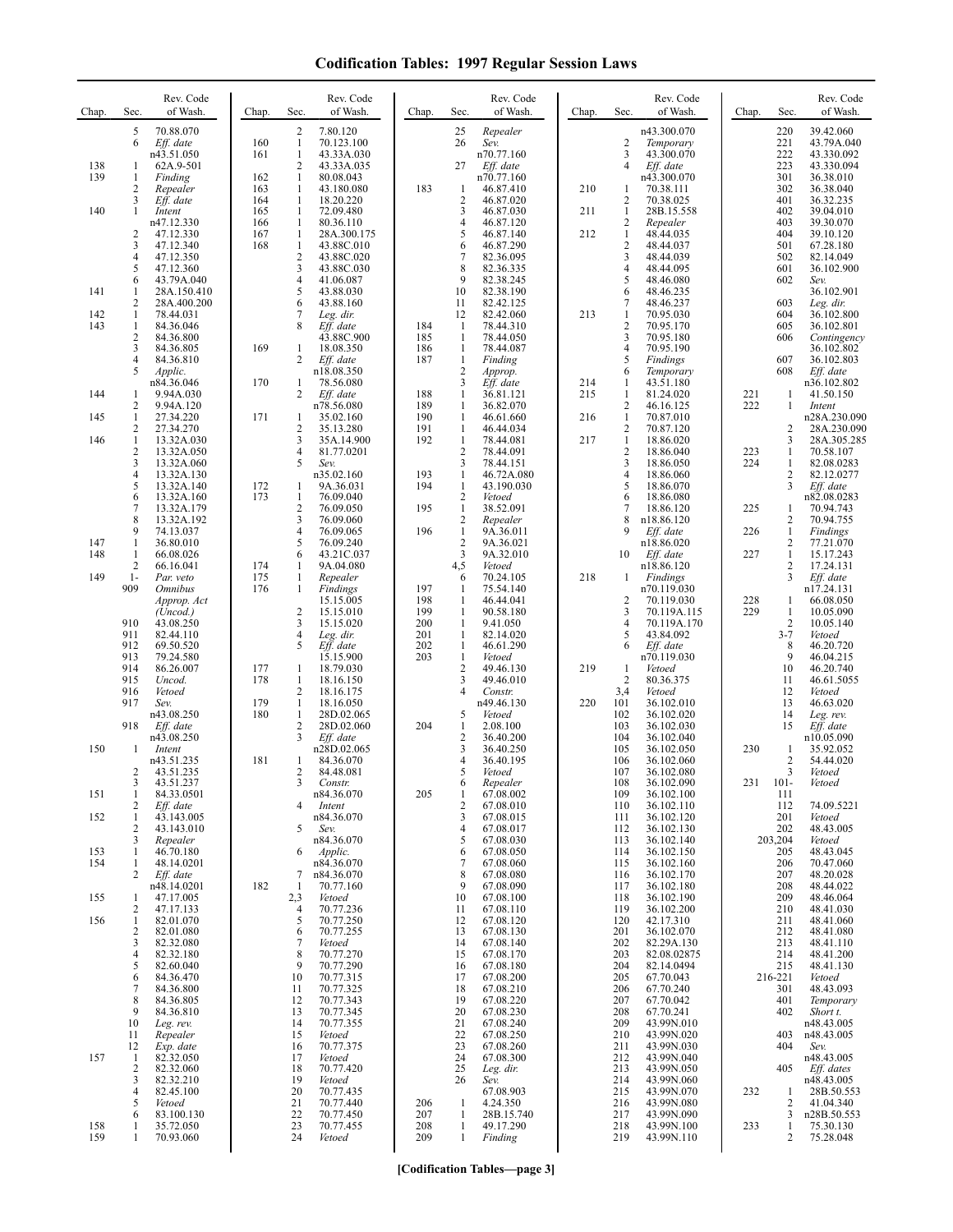| Chap.      | Sec.                                       | Rev. Code<br>of Wash.                                                                    | Chap. | Sec.                                                       | Rev. Code<br>of Wash.                                                                   | Chap.      | Sec.                                           | Rev. Code<br>of Wash.                                                                         | Chap. | Sec.                                       | Rev. Code<br>of Wash.                                                                         | Chap.             | Sec.                                         | Rev. Code<br>of Wash.                                                                  |
|------------|--------------------------------------------|------------------------------------------------------------------------------------------|-------|------------------------------------------------------------|-----------------------------------------------------------------------------------------|------------|------------------------------------------------|-----------------------------------------------------------------------------------------------|-------|--------------------------------------------|-----------------------------------------------------------------------------------------------|-------------------|----------------------------------------------|----------------------------------------------------------------------------------------|
| 234<br>235 | -1<br>$1-$<br>717<br>718                   | 46.16.319<br>Par. veto<br><i><b>Omnibus</b></i><br>Approp. Act<br>(Uncod.)<br>43.98A.040 | 250   | 3<br>1<br>$\overline{2}$<br>3                              | n7.68.020<br>Eff. date<br>n7.68.020<br>70.94.521<br>70.94.527<br>70.94.531              |            | 74<br>75<br>76<br>77<br>78<br>79               | 11.95.140<br>11.98.070<br>11.98.240<br>11.96.070<br>11.104.010<br>11.104.071                  |       | $\overline{7}$<br>8<br>9<br>10<br>11<br>12 | 13.04.155<br>13.50.160<br>28A.600.460<br>28A.320.135<br>28A.600.020<br>28A.400.110            | 277               | 8<br>$\mathbf{1}$<br>2<br>3<br>4<br>5        | 43.131.392<br>74.46.360<br>74.46.370<br>74.46.430<br>74.46.465<br>74.46.510            |
|            | 719<br>720<br>721<br>722-808<br>901<br>902 | 43.98A.060<br>43.98A.070<br>43.160.070<br>Uncod.<br>Sev.<br>n43.98A.040<br>Eff. date     |       | $\overline{4}$<br>5<br>6<br>$\overline{7}$<br>8<br>9<br>10 | 70.94.534<br>70.94.537<br>70.94.551<br>42.17.310<br>46.74.010<br>46.74.030<br>51.08.013 |            | 80<br>81<br>82<br>83<br>84<br>85<br>86         | 11.104.110<br>11.108.010<br>11.108.020<br>11.108.025<br>11.108.050<br>11.28.237<br>11.108.060 | 267   | 13<br>14<br>15<br>16<br>-1<br>2            | 28A.635.060<br>28A.320.140<br>9.94A.320<br>Sev.<br>n28A.600.455<br>28A.320.035<br>28A.400.285 | 278<br>279<br>280 | 6<br>7,8<br>1<br>1<br>2<br>$\mathbf{1}$<br>2 | 74.46.530<br>Vetoed<br>28A.405.100<br>43.34.010<br>43.34.015<br>13.34.130<br>13.34.180 |
| 236        | -1                                         | n43.98A.040<br>74.09.180                                                                 | 251   | -1<br>2                                                    | 38.52.105<br>Eff. date                                                                  |            | 87<br>88                                       | Repealer<br>Leg. dir.                                                                         | 268   | $\mathbf{1}$<br>$\overline{2}$             | 28A.630.885<br>Repealer                                                                       | 281               | $\mathbf{1}$<br>2                            | 28B.50.140<br>28B.50.215                                                               |
| 237        | 2<br>1                                     | 43.20B.060<br>63.21.010                                                                  | 252   | 1                                                          | n38.52.105<br>11.02.005                                                                 |            | 89                                             | Applic.<br>n11.02.005                                                                         | 269   | 3<br>-1                                    | Eff. date<br>28B.10.821                                                                       | 282               | $\mathbf{1}$<br>$\overline{c}$               | 26.44.031<br>26.44.100                                                                 |
| 238        | 2<br>1                                     | 63.21.030<br>Findings                                                                    |       | $\overline{\mathbf{c}}$<br>3                               | 11.07.010<br>11.18.200                                                                  | 253<br>254 | 1<br>$\mathbf{1}$                              | 46.61.100<br>Intent                                                                           | 270   | $\mathbf{1}$<br>$\overline{2}$             | 18.130.095<br>42.17.31910                                                                     |                   | 3<br>4                                       | Vetoed<br>26.44.020                                                                    |
|            |                                            | Intent<br>n82.04.4451                                                                    |       | $\overline{4}$<br>5                                        | 11.28.240<br>11.28.270                                                                  |            |                                                | Constr.<br>n41.26.490                                                                         |       | 3                                          | Applic.<br>18.130.350                                                                         | 283               | $\mathbf{1}$<br>2                            | 7.69A.050<br>7.69A.030                                                                 |
| 239        | 2<br>$\mathbf{1}$                          | 82.04.4451<br>84.08.210                                                                  |       | 6<br>7                                                     | 11.28.280<br>11.40.010                                                                  |            | $\overline{2}$<br>3                            | 41.26.490<br>41.32.010                                                                        | 271   | $\mathbf{1}$<br>$\overline{2}$             | 49.60.010<br>49.60.030                                                                        | 284<br>285        | 1<br>$\mathbf{1}$                            | 29.60.070<br>Intent                                                                    |
|            | 2<br>3                                     | 84.40.020<br>84.40.340                                                                   |       | 8<br>9                                                     | 11.40.020<br>11.40.030                                                                  |            | 4<br>5                                         | 41.32.480<br>41.32.570                                                                        |       | 3<br>$\overline{4}$                        | 49.60.040<br>49.60.120                                                                        |                   |                                              | Purpose<br>18.200.005                                                                  |
| 240<br>241 | 4<br>1<br>$\mathbf{1}$                     | 42.17.310<br>47.12.140                                                                   |       | 10<br>11<br>12                                             | 11.40.040<br>11.40.051                                                                  |            | 6<br>7<br>8                                    | 41.32.800<br>41.32.860                                                                        |       | 5<br>6<br>$\overline{7}$                   | 49.60.130<br>49.60.174                                                                        |                   | 2<br>3<br>4                                  | 18.200.010<br>18.200.020                                                               |
|            | $\sqrt{2}$<br>3                            | 46.09.070<br>46.10.040<br>46.12.010                                                      |       | 13<br>14                                                   | 11.40.060<br>11.40.070<br>11.40.080                                                     |            | 9<br>10                                        | 41.32.802<br>41.32.862<br>41.40.010                                                           |       | 8<br>9                                     | 49.60.175<br>49.60.176<br>49.60.178                                                           |                   | 5<br>6                                       | 18.200.030<br>18.200.040<br>18.200.050                                                 |
|            | $\overline{4}$<br>5                        | 46.12.080<br>46.12.170                                                                   |       | 15<br>16                                                   | 11.40.090<br>11.40.100                                                                  |            | 11<br>12                                       | 41.40.023<br>41.40.150                                                                        |       | 10<br>11                                   | 49.60.180<br>49.60.190                                                                        |                   | 7<br>8                                       | 18.200.060<br>18.200.070                                                               |
|            | 6<br>7                                     | 46.16.265<br>46.12.181                                                                   |       | 17<br>18                                                   | 11.40.110<br>11.40.120                                                                  |            | 13<br>14                                       | 41.40.690<br>41.40.037                                                                        |       | 12<br>13                                   | 49.60.200<br>49.60.215                                                                        |                   | 9<br>10                                      | 18.200.080<br>18.200.090                                                               |
|            | 8<br>9                                     | 46.16.210<br>46.16.220                                                                   |       | 19<br>20                                                   | 11.40.130<br>11.40.135                                                                  |            | 15<br>16                                       | 41.50.130<br>41.50.139                                                                        |       | 14<br>15                                   | 49.60.222<br>49.60.223                                                                        |                   | 11<br>12                                     | 18.200.100<br>Short t.                                                                 |
|            | 10<br>11                                   | 46.16.305<br>46.16.630                                                                   |       | 21<br>22                                                   | 11.40.140<br>11.40.150                                                                  |            | 17                                             | Applic.<br>n41.26.490                                                                         |       | 16<br>17                                   | 49.60.224<br>49.60.225                                                                        |                   | 13                                           | 18.200.900<br>18.130.040                                                               |
|            | 12<br>13                                   | 88.02.075<br>46.16.010                                                                   |       | 23<br>24                                                   | 11.40.160<br>11.42.010                                                                  | 255<br>256 | -1<br>$\mathbf{1}$                             | 59.18.390<br>53.04.023                                                                        |       | 18<br>19                                   | 70.84.020<br>70.84.021                                                                        |                   | 14                                           | Sev.<br>18.200.901                                                                     |
| 242        | 14<br>$\mathbf{1}$                         | 46.37.010<br>15.58.040                                                                   |       | 25<br>26                                                   | 11.42.020<br>11.42.030                                                                  |            | 2                                              | Eff. date<br>n53.04.023                                                                       |       | 20<br>21                                   | 70.84.040<br>70.84.050                                                                        |                   | 15<br>16                                     | Leg. dir.<br>Eff. date                                                                 |
|            | $\overline{c}$<br>3<br>$\overline{4}$      | 15.58.070<br>15.58.170                                                                   |       | 27<br>28<br>29                                             | 11.42.040<br>11.42.050                                                                  | 257        | $\mathbf{1}$<br>2                              | 43.163.090<br>43.163.210                                                                      |       | 22<br>23                                   | 70.84.060<br>49.60.370                                                                        | 286               | 1                                            | 18.200.902<br>73.08.070                                                                |
|            | 5<br>6                                     | 15.58.180<br>15.58.200<br>15.58.210                                                      |       | 30<br>31                                                   | 11.42.060<br>11.42.070<br>11.42.080                                                     | 258<br>259 | $\mathbf{1}$<br>$\mathbf{1}$<br>$\overline{c}$ | 42.17.31911<br>n84.52.0531<br>84.52.0531                                                      |       | 24<br>25<br>26                             | 49.60.380<br>49.60.390<br>Repealer                                                            | 287               | 1<br>2                                       | Finding<br>n41.04.750<br>41.04.750                                                     |
|            | 7<br>8                                     | 15.58.220<br>15.58.411                                                                   |       | 32<br>33                                                   | 11.42.085<br>11.42.090                                                                  |            | 3<br>$\overline{4}$                            | Temporary<br>28A.500.010                                                                      | 272   | 27<br>-1                                   | Leg. rev.<br>74.13.031                                                                        |                   | 3<br>4                                       | 41.04.760<br>41.04.770                                                                 |
|            | 9<br>10                                    | 15.58.420<br>15.58.233                                                                   |       | 34<br>35                                                   | 11.42.100<br>11.42.110                                                                  | 260        | 5<br>1                                         | Repealer<br>84.52.053                                                                         |       | $\overline{2}$<br>3                        | 74.13.340<br>74.13.325                                                                        |                   | 5<br>6                                       | 41.04.780<br>Leg. dir.                                                                 |
|            | 11<br>12                                   | 17.21.070<br>17.21.110                                                                   |       | 36<br>37                                                   | 11.42.120<br>11.42.125                                                                  |            | 2                                              | Contingent<br>Eff. date                                                                       |       | $\overline{4}$<br>5                        | 74.13.165<br>74.13.285                                                                        | 288               | 1<br>2                                       | 28B.20.253<br>Vetoed                                                                   |
|            | 13<br>14                                   | 17.21.122<br>17.21.126                                                                   |       | 38<br>39                                                   | 11.42.130<br>11.42.140                                                                  | 261        | 1                                              | n84.52.053<br>43.79.460                                                                       |       | 6<br>7                                     | 74.13.315<br>74.13.280                                                                        | 289               | $\mathbf{1}$<br>2                            | 28B.95.010<br>28B.95.020                                                               |
|            | 15<br>16                                   | 17.21.129<br>17.21.132                                                                   |       | 40<br>41                                                   | 11.42.150<br>11.44.015                                                                  |            | $\overline{2}$<br>3                            | 28A.305.235<br>Eff. date                                                                      |       | 8                                          | Eff. date<br>n74.13.031                                                                       |                   | 3<br>4                                       | 28B.95.030<br>28B.95.040                                                               |
|            | 17<br>18                                   | 17.21.220<br>17.21.280                                                                   |       | 42<br>43                                                   | 11.44.025<br>11.44.035                                                                  | 262        | 1                                              | n43.79.460<br><b>Findings</b>                                                                 | 273   | $\overline{2}$                             | 28B.25.075<br>28B.130.020                                                                     |                   | 5<br>6                                       | 28B.95.050<br>28B.95.060                                                               |
|            | 19<br>20                                   | 17.21.350<br>17.21.187                                                                   |       | 44<br>45                                                   | 11.44.050<br>11.44.070                                                                  |            | 2                                              | n28A.300.310<br>28A.300.310                                                                   | 274   | 3<br>-1                                    | 43.01.236<br>41.05.021                                                                        |                   | 7<br>8                                       | 28B.95.070<br>28B.95.080                                                               |
|            | 21,22<br>23                                | Repealer<br>Eff. date                                                                    |       | 46<br>47                                                   | 11.44.085<br>11.44.090                                                                  |            | 3<br>$\overline{4}$                            | 28A.300.320<br>28A.300.330                                                                    |       | $\overline{2}$<br>3                        | 43.70.054<br>43.70.066<br>43.70.068                                                           |                   | 9<br>10                                      | 28B.95.090<br>28B.95.100                                                               |
| 243<br>244 | -1<br>1                                    | n15.58.070<br>81.108.050<br>84.36.015                                                    |       | 48<br>49<br>50                                             | 11.54.010<br>11.54.020<br>11.54.030                                                     |            | 5<br>6<br>7                                    | 28A.230.190<br>Repealer<br>28A.300.340                                                        |       | 4<br>5<br>6                                | 43.72.011<br>43.72.300                                                                        |                   | 11<br>12                                     | Constr.<br>28B.95.900<br>28B.95.110                                                    |
|            | 2<br>3                                     | 84.64.320<br>Eff. date                                                                   |       | 51<br>52                                                   | 11.54.040<br>11.54.050                                                                  |            | 8<br>9                                         | Vetoed<br>Contingency                                                                         |       | 7<br>8                                     | 43.72.310<br>42.17.310                                                                        |                   | 13<br>14                                     | 43.79A.040<br>Leg. dir.                                                                |
| 245        | -1                                         | n84.36.015<br>18.71.210                                                                  |       | 53<br>54                                                   | 11.54.060<br>11.54.070                                                                  | 263<br>264 | 1<br>$\mathbf{1}$                              | 27.34.350<br>28A.335.180                                                                      |       | 9<br>10                                    | Repealer<br>Eff. date                                                                         | 290               | -1<br>$\overline{2}$                         | 76.09.350<br>76.09.360                                                                 |
|            | 2<br>3                                     | 35.02.200<br>36.32.210                                                                   |       | 55<br>56                                                   | 11.54.080<br>11.54.090                                                                  | 265        | 2<br>$\mathbf{1}$                              | 43.19.1919<br>13.40.160                                                                       | 275   | -1                                         | n41.05.021<br>18.71.210                                                                       |                   | 3<br>4                                       | 76.09.060<br>75.20.100                                                                 |
|            | 4<br>5                                     | 57.08.050<br>70.47.020                                                                   |       | 57<br>58                                                   | 11.54.100<br>11.48.130                                                                  |            | $\overline{c}$<br>3                            | 13.40.215<br>28A.225.225                                                                      |       | $\overline{2}$<br>3                        | 18.130.040<br>18.35.060                                                                       |                   | 5<br>6                                       | 76.09.220<br>Vetoed                                                                    |
|            | 6<br>7                                     | 70.47.060<br>74.15.020                                                                   |       | 59<br>60                                                   | 11.68.011<br>11.68.021                                                                  |            | 4<br>5                                         | 28A.600.010<br>28A.600.420                                                                    |       | $\overline{4}$<br>5                        | 18.35.080<br>18.35.090                                                                        | 291               | 1<br>2                                       | Finding<br>46.16.233                                                                   |
| 246        | 8<br>$\mathbf{1}$                          | Repealer<br>3.66.020                                                                     |       | 61<br>62                                                   | 11.68.041<br>11.68.050                                                                  |            | 6<br>7                                         | 28A.150.305<br>28A.205.020                                                                    |       | 6<br>$\overline{7}$                        | 18.88A.230<br>Uncod.                                                                          |                   | 3<br>4                                       | 46.16.270<br>46.16.290                                                                 |
| 247        | -1<br>$\overline{c}$                       | 18.43.033<br>18.43.035                                                                   |       | 63<br>64                                                   | 11.68.060<br>11.68.065                                                                  |            | 8<br>9                                         | 28A.205.080<br>Sev.                                                                           |       | 8<br>9,10                                  | 18.74.010<br>Vetoed                                                                           |                   | 5<br>6                                       | 46.16.301<br>46.16.305                                                                 |
|            | 3<br>$\overline{4}$                        | 18.43.110<br>18.43.130                                                                   |       | 65<br>66                                                   | 11.68.080<br>11.68.090                                                                  | 266        | $\mathbf{1}$                                   | n13.40.160<br>Findings                                                                        | 276   | 11<br>-1                                   | Temporary<br>41.05.185                                                                        |                   | 7<br>8                                       | 46.16.309<br>46.16.313                                                                 |
|            | 5                                          | Eff. date<br>n18.43.130                                                                  |       | 67<br>68                                                   | 11.68.095<br>11.68.110                                                                  |            |                                                | Intent<br>n28A.600.455                                                                        |       | $\overline{2}$<br>3                        | 48.20.391<br>48.21.143                                                                        |                   | 9<br>10                                      | 46.16.314<br>46.16.316                                                                 |
| 248        | -1<br>2                                    | 46.52.030<br>Eff. date                                                                   |       | 69<br>70                                                   | 11.68.112<br>11.68.114                                                                  |            | 2<br>3                                         | 28A.600.455<br>9A.46.120                                                                      |       | $\overline{4}$<br>5                        | 48.44.315<br>48.46.272                                                                        |                   | 11<br>12                                     | 46.16.350<br>46.16.650                                                                 |
| 249        | -1<br>2                                    | n46.52.030<br>7.68.020                                                                   |       | 71<br>72<br>73                                             | 11.76.080<br>11.76.095<br>11.86.041                                                     |            | 4<br>5<br>6                                    | 28A.225.330<br>28A.195.070<br>28A.635.020                                                     |       | 6<br>7                                     | Eff. date<br>n41.05.185<br>43.131.391                                                         | 292               | 1,2<br>3<br>4                                | Approp.<br>Vetoed<br>Eff. date                                                         |
|            |                                            | Applic.                                                                                  |       |                                                            |                                                                                         |            |                                                |                                                                                               |       |                                            |                                                                                               |                   |                                              |                                                                                        |

**[Codification Tables—page 4]**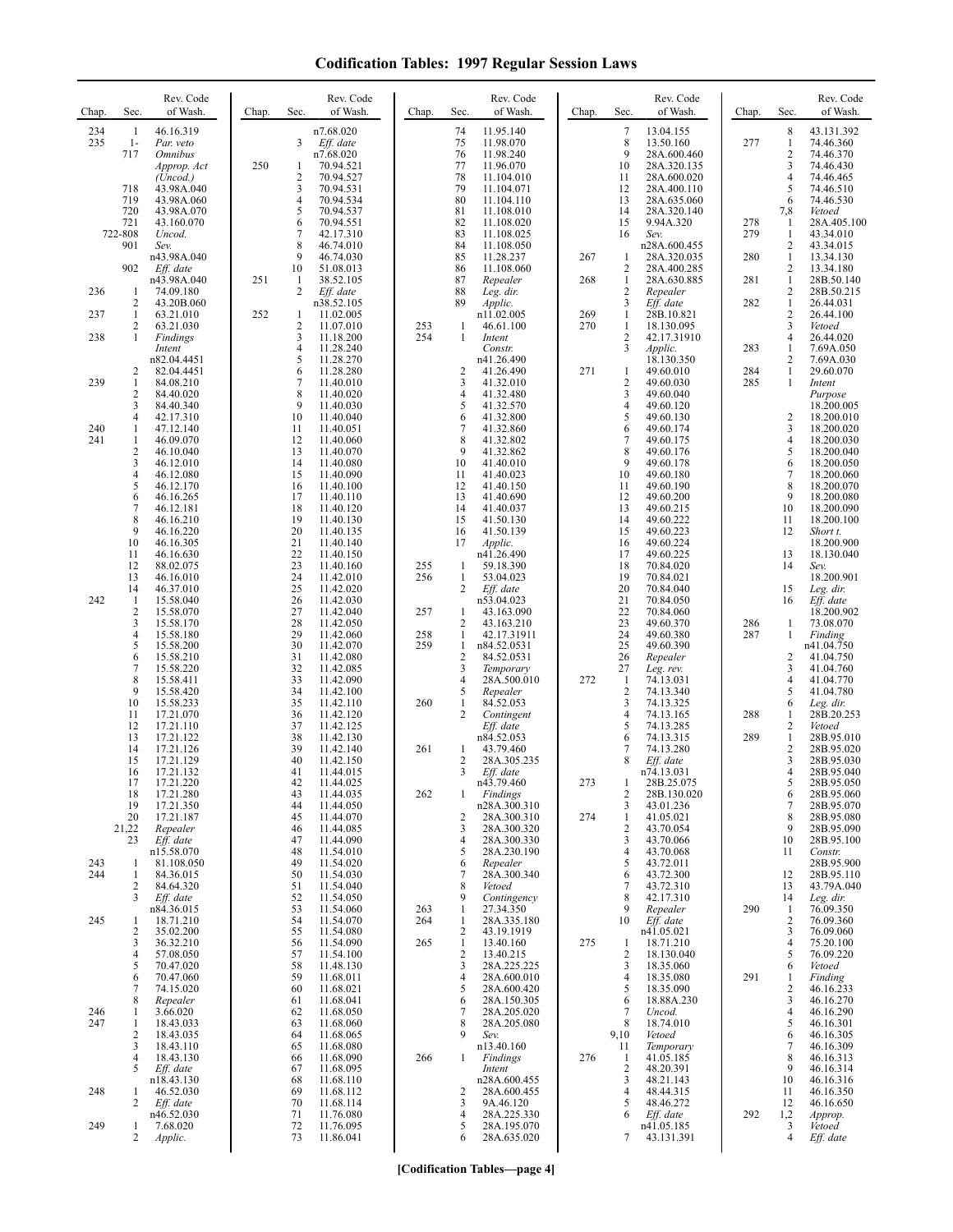| Chap. | Sec.                  | Rev. Code<br>of Wash.    | Chap. | Sec.                | Rev. Code<br>of Wash.    | Chap. | Sec.                | Rev. Code<br>of Wash.        | Chap. | Sec.                           | Rev. Code<br>of Wash.     | Chap.      | Sec.        | Rev. Code<br>of Wash.   |
|-------|-----------------------|--------------------------|-------|---------------------|--------------------------|-------|---------------------|------------------------------|-------|--------------------------------|---------------------------|------------|-------------|-------------------------|
| 293   | 1                     | 82.12.800                | 312   | -1                  | 11.88.020                |       | 25                  | 66.24.395                    |       | 4                              | 46.37.530                 |            | 15          | 13.40.050               |
|       | 2<br>3                | 82.12.801<br>82.12.802   |       | 2<br>3              | 11.88.008<br>Temporary   |       | 26<br>27            | 66.24.400<br>66.24.420       | 329   | 5<br>$\mathbf{1}$              | 46.61.710<br>43.07.290    |            | 16<br>17    | 13.40.060<br>13.40.070  |
| 294   | 1                     | 84.40.038                |       | 4                   | Eff. date                |       | 28                  | 66.24.425                    |       | $\overline{c}$                 | 43.07.295                 |            | 18          | 13.40.077               |
| 295   | 1                     | Purpose<br>n84.36.255    | 313   | 1                   | Purpose<br>48.23A.005    |       | 29<br>30            | 66.24.440<br>66.24.450       | 330   | 3<br>$1 - 4$                   | Leg. rev.<br>Temporary    |            | 19<br>20    | 13.40.100<br>13.40.110  |
|       | 2                     | 84.36.255                |       | 2                   | 48.23A.010               |       | 31                  | 66.24.452                    |       | 5                              | Sev.                      |            | 21          | 13.40.127               |
|       | 3<br>4                | 89.08.440<br>Applic.     |       | 3<br>4              | 48.23A.015<br>48.23A.020 |       | 32<br>33            | 66.24.455<br>66.24.495       | 331   | $\mathbf{1}$<br>$\overline{c}$ | 70.168.135<br>70.168.040  |            | 22<br>23    | 13.40.130<br>13.40.135  |
|       |                       | n84.36.255               |       | 5                   | 48.23A.030               |       | 34                  | 66.24.540                    |       | 3                              | 46.63.110                 |            | 24          | 13.40.150               |
| 296   | 1                     | Intent<br>6.27.005       |       | 6<br>7              | 48.23A.040<br>48.23A.050 |       | 35<br>36            | 66.24.550<br>66.24.570       |       | 4<br>5                         | 3.62.090<br>46.12.042     |            | 25<br>26    | 13.40.160<br>13.40.165  |
|       | $\overline{c}$        | 6.27.100                 |       | 8                   | 48.23A.060               |       | 37                  | 66.04.010                    |       | 6                              | 63.14.010                 |            | 27          | n13.40.165              |
|       | 3<br>4                | 6.27.095<br>6.27.110     |       | 9<br>10             | 48.23A.070<br>48.23A.080 |       | 38<br>39            | 66.28.200<br>Vetoed          |       | 7<br>8                         | 63.14.130<br>Findings     |            | 28<br>29    | 70.96A.520<br>13.40.190 |
|       | 5                     | 6.27.190                 |       | 11                  | 48.23A.090               |       | 40                  | 15.88.030                    |       | 9                              | Vetoed                    |            | 30          | 13.40.193               |
|       | 6<br>$\boldsymbol{7}$ | 6.27.200<br>6.27.350     |       | 12                  | Sev.<br>48.23A.900       |       | 41<br>42            | 19.126.020<br>66.16.100      |       | 10<br>11                       | Temporary<br>Eff. date    |            | 31<br>32    | 13.40.200<br>13.40.210  |
|       | 8                     | 6.27.360                 |       | 13                  | Eff. date                |       | 43                  | 66.20.010                    |       |                                | n70.168.135               |            | 33          | Findings                |
|       | 9<br>10               | 6.27.370<br>26.18.100    |       |                     | Applic.<br>48.23A.901    |       | 44<br>45            | 66.20.300<br>66.20.310       | 332   | $\mathbf{1}$                   | Findings<br>70.45.010     |            |             | Intent<br>n13.40.212    |
|       | 11,12                 | Vetoed                   |       | 14                  | Leg. dir.                |       | 46                  | 66.28.010                    |       | $\overline{2}$                 | 70.45.020                 |            | 34          | 13.40.212               |
|       | 13<br>14              | 26.23.090<br>Vetoed      | 314   | -1<br>2             | 18.27.005<br>18.27.010   |       | 47<br>48            | 66.28.030<br>Vetoed          |       | 3<br>4                         | 70.45.030<br>70.45.040    |            | 35<br>36    | 13.40.230<br>13.40.250  |
|       | 15                    | 74.20A.100               |       | 3                   | 18.27.020                |       | 49                  | 66.28.050                    |       | 5                              | 70.45.050                 |            | 37          | 13.40.265               |
|       | 16<br>17,18           | 74.20A.240<br>Vetoed     |       | 4<br>5              | 18.27.030<br>18.27.040   |       | 50<br>51            | 66.28.170<br>66.28.180       |       | 6<br>$\boldsymbol{7}$          | 70.45.060<br>70.45.070    |            | 38<br>39    | 13.40.320<br>13.50.010  |
| 297   | 19<br>1               | Leg. dir.<br>18.108.005  |       | 6<br>7              | 18.27.060<br>18.27.070   |       | 52<br>53            | 66.28.190<br>66.44.310       |       | 8<br>9                         | 70.45.080<br>70.45.090    |            | 40<br>41    | 13.50.050<br>72.01.410  |
|       | $\overline{c}$        | 18.108.010               |       | 8                   | 18.27.090                |       | 54                  | 66.98.060                    |       | 10                             | 70.45.100                 |            | 42          | 72.01.415               |
|       | 3<br>$\overline{4}$   | 18.108.050<br>Temporary  |       | 9<br>10             | 18.27.100<br>18.27.104   |       | 55<br>56            | 82.08.150<br>66.08.0501      |       | 11<br>12                       | 70.45.110<br>70.45.120    |            | 43<br>44    | 72.09.460<br>9A.36.045  |
| 298   | $\mathbf{1}$          | 84.36.037                |       | 11                  | 18.27.110                |       | 57                  | 66.08.180                    |       | 13                             | 70.45.130                 |            | 45          | 9A.36.050               |
| 299   | 1<br>$\overline{c}$   | 84.33.120<br>84.33.140   |       | 12<br>13            | 18.27.114<br>18.27.117   |       | 58-60<br>61         | Vetoed<br>66.24.375          |       | 14<br>15                       | 70.45.140<br>70.44.007    |            | 46<br>47    | 9.41.010<br>9.41.040    |
|       | 3                     | 84.33.145                |       | 14                  | 18.27.200                |       | 62                  | 66.44.190                    |       | 16                             | 70.44.240                 |            | 48          | 9.94A.103               |
|       | 4                     | Eff. date<br>n84.33.140  |       | 15<br>16            | 18.27.230<br>18.27.270   |       | 63<br>64            | Repealer<br>Eff. date        |       | 17<br>18                       | 70.44.300<br>70.44.315    |            | 49<br>50    | 9.94A.105<br>9.94A.310  |
| 300   | 1                     | 48.32.145                |       | 17                  | 18.27.340                |       |                     | n66.24.010                   |       | 19                             | Sev.                      |            | 51          | 9.94A.320               |
| 301   | 2<br>1                | 48.32A.090<br>82.12.0251 |       | 18<br>19            | 51.12.020<br>18.27.342   | 322   | -1<br>$\sqrt{2}$    | 18.85.010<br>18.85.030       |       | 20                             | 70.45.900<br>Leg. dir.    |            | 52<br>53    | 9A.46.060<br>10.99.020  |
| 302   | 1                     | 82.08.02566              | 315   | -1                  | 60.42.005                |       | 3                   | 18.85.060                    |       | 21                             | Vetoed                    |            | 54          | 10.99.040               |
|       | 2<br>3                | 82.12.02566<br>Eff. date |       | 2<br>3              | 60.42.010<br>60.42.020   |       | $\overline{4}$<br>5 | 18.85.085<br>18.85.095       | 333   | -1<br>$\overline{2}$           | 70.05.125<br>82.14.200    |            | 55<br>56    | 10.99.050<br>43.121.150 |
|       |                       | n82.08.02566             |       | 4                   | 60.42.030                |       | 6                   | 18.85.100                    |       | 3                              | $Eff.$ date               |            | 57          | Temporary               |
| 303   | 1                     | Findings<br>n43.135.055  |       | 5<br>6              | 60.42.040<br>60.42.050   |       | 7<br>8              | 18.85.110<br>18.85.120       | 334   | 1<br>$\overline{2}$            | 18.89.010<br>18.89.015    |            | 58<br>59    | Finding<br>Finding      |
|       | 2                     | 43.135.055               |       | 7<br>8              | 60.42.060                |       | 9<br>10             | 18.85.130                    |       | 3                              | 18.89.020                 |            | 60          | n13.40.0357             |
|       | 3<br>4                | 15.28.180<br>15.86.070   |       | 9                   | 60.42.070<br>Applic.     |       | 11                  | 18.85.140<br>18.85.150       |       | 4<br>5                         | 18.89.040<br>18.89.050    |            |             | Findings<br>Purpose     |
|       | 5<br>6                | 43.23.037<br>22.09.050   |       | 10                  | 60.42.900<br>Short t.    |       | 12<br>13            | 18.85.155<br>18.85.165       |       | 6<br>7                         | 18.89.060<br>18.89.080    |            | 61          | 13.40.500<br>13.40.510  |
|       | 7                     | 22.09.055                |       |                     | 60.42.901                |       | 14                  | 18.85.170                    |       | 8                              | 18.89.090                 |            | 62          | 13.40.520               |
|       | 8                     | Eff. date<br>n22.09.050  | 316   | 11<br>1             | Leg. dir.<br>Intent      |       | 15<br>16            | 18.85.180<br>18.85.210       |       | 9<br>10                        | 18.89.110<br>18.89.120    |            | 63<br>64    | 13.40.530<br>13.40.540  |
|       | 9                     | Eff. date                |       |                     | n90.44.100               |       | 17                  | 18.85.230                    |       | 11                             | 18.89.140                 |            | 65          | n13.40.500              |
| 304   |                       | n43.135.055<br>Findings  | 317   | 2                   | 90.44.100<br>48.13.285   |       | 18<br>19            | 18.85.281<br>18.85.317       |       | 12<br>13                       | 18.89.150<br>18.120.020   |            | 66          | Short t.<br>13.40.550   |
|       |                       | n35.21.717               | 318   | 1                   | 42.52.120                |       | 20                  | 18.85.330                    |       | 14                             | 18.130.040                |            | 67          | Leg. dir.               |
|       | 2<br>3                | 35.21.717<br>82.04.055   | 319   | 1                   | Intent<br>n43.08.260     |       | 21<br>22            | 18.85.340<br>18.85.343       |       | 15<br>16                       | Repealer<br>Eff. dates    |            | 68<br>69    | 82.44.110<br>69.50.520  |
|       | 4                     | 82.04.297                |       | 2                   | 43.08.260                |       | 23                  | 18.85.345                    |       |                                | n18.89.010                |            | 70          | 13.40.080               |
|       | 5<br>6                | 82.04.065<br>Sev.        | 320   | 3<br>1              | 43.08.270<br>42.52.185   |       | 24<br>25            | 18.85.350<br>18.85.360       | 335   | -1<br>2                        | 70.47.020<br>70.47.060    |            | 71<br>72,73 | n13.40.020<br>Repealer  |
|       | 7                     | n35.21.717               |       | 2                   | Leg. rev.                |       | 26<br>-1            | Repealer                     | 336   | 1                              | 51.48.280                 |            | 74          | Sev.                    |
|       |                       | Eff. date<br>n35.21.717  | 321   | $\mathbf{1}$<br>2   | 66.24.010<br>66.24.150   | 323   |                     | Finding<br>n47.60.135        | 337   | 2<br>$\mathbf{1}$              | 51.36.130<br>70.47.015    |            | 75          | n5.60.060<br>Eff. dates |
| 305   | 1<br>2                | Vetoed<br>74.13.500      |       | 3<br>$\overline{4}$ | 66.24.170<br>66.24.185   | 324   | 2<br>1              | 47.60.135<br>51.48.020       |       | 2                              | 70.47.060<br>Vetoed       | 339        | 1           | n5.60.060<br>9.94A.030  |
|       | 3                     | 74.13.505                |       | 5                   | 66.24.200                |       | 2                   | Repealer                     |       | 3,4<br>5                       | 48.41.060                 | 340        | 1           | 9.94A.320               |
|       | 4<br>5                | 74.13.510<br>74.13.515   |       | 6<br>7              | 66.24.203<br>66.24.206   | 325   | 1<br>2              | <b>Findings</b><br>51.04.030 |       | 6<br>7                         | 48.41.030<br>70.47.120    |            | 2<br>3      | 9.94A.120<br>9A.44.130  |
|       | 6                     | 74.13.520                |       | 8                   | 66.24.210                |       | 3                   | 51.32.110                    |       | 8                              | 70.47.130                 |            | 4           | 9.94A.030               |
|       | 7<br>8                | 74.13.525<br>n74.13.500  |       | 9<br>10             | Uncod.<br>66.24.230      |       | $\overline{4}$<br>5 | Vetoed<br>51.32.140          |       | 9                              | $Eff.$ date<br>n70.47.015 | 341        | 1           | Finding<br>Intent       |
|       | 9                     | Leg. dir.                |       | 11                  | 66.24.240                |       | 6                   | 51.08.050                    | 338   | 1                              | 5.60.060                  |            |             | n13.04.030              |
| 306   | 1<br>2                | Vetoed<br>Approp.        |       | 12<br>13            | 66.24.244<br>66.24.250   | 326   | 1<br>2              | 18.106.075<br>18.106.010     |       | 2<br>3                         | 9.94A.030<br>9.94A.040    |            | 2<br>3      | 13.04.0301<br>13.04.030 |
|       | 3                     | Vetoed                   |       | 14                  | 66.24.261                |       | 3                   | 18.106.020                   |       | 4                              | 9.94A.120                 | 342        | 1           | Findings                |
| 307   | 4<br>1                | Eff. date<br>18.106.110  |       | 15<br>16            | 66.24.270<br>66.24.290   |       | $\overline{4}$<br>5 | 18.106.030<br>18.106.050     |       | 5<br>6                         | 9.94A.360<br>13.04.011    |            |             | Intent<br>71.24.450     |
| 308   | 1                     | 47.17.132                |       | 17                  | 66.24.310                |       | 6                   | 18.106.070                   |       | 7                              | 13.04.030                 |            | 2           | 71.24.455               |
| 309   | 1<br>2                | 19.28.510<br>19.28.520   |       | 18<br>19            | 66.24.320<br>66.24.330   |       | 7                   | Eff. date<br>n18.106.010     |       | 8<br>9                         | 13.40.010<br>13.40.020    |            | 3<br>4      | Vetoed<br>71.24.460     |
|       | 3                     | 19.28.530                |       | 20                  | 66.24.350                | 327   | -1                  | 51.44.170                    |       | 10                             | 13.40.020                 |            | 5           | Contingency             |
| 310   | 4<br>1                | 19.28.070<br>7.68.140    |       | 21<br>22            | 66.24.354<br>66.24.360   | 328   | 2<br>$\mathbf{1}$   | Uncod.<br>46.04.169          |       | 11<br>12                       | 13.40.0357<br>13.40.0357  |            | 6           | Sev.<br>n71.24.450      |
| 311   | 2<br>1                | 42.17.310                |       | 23<br>24            | 66.24.371                |       | 2<br>3              | 46.16.010<br>46.20.500       |       | 13<br>14                       | 13.40.040<br>13.40.045    | 343<br>344 | 1<br>1      | 7.69.030<br>26.44.140   |
|       |                       | 49.46.130                |       |                     | 66.24.380                |       |                     |                              |       |                                |                           |            |             |                         |

**[Codification Tables—page 5]**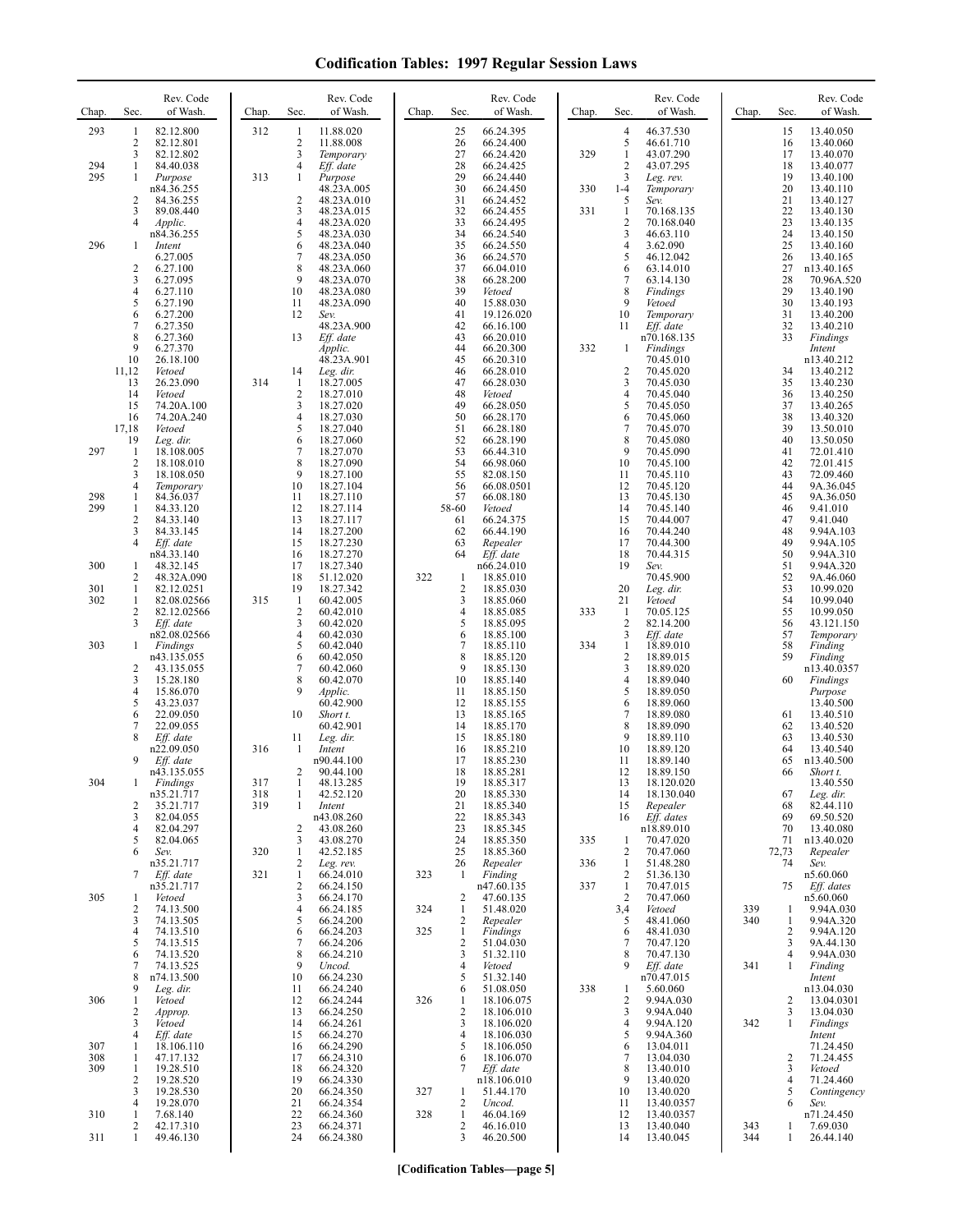| Chap. | Sec.                | Rev. Code<br>of Wash.    | Chap. | Sec.                | Rev. Code<br>of Wash.    | Chap.      | Sec.                           | Rev. Code<br>of Wash.      | Chap.      | Sec.                | Rev. Code<br>of Wash.    | Chap.      | Sec.           | Rev. Code<br>of Wash.     |
|-------|---------------------|--------------------------|-------|---------------------|--------------------------|------------|--------------------------------|----------------------------|------------|---------------------|--------------------------|------------|----------------|---------------------------|
| 345   | 1                   | Findings                 |       | 34                  | 17.10.201                |            |                                | n82.14.370                 | 377        | 1                   | 43.31.855                |            | 28             | 26.44.053                 |
|       |                     | Intent<br>n70.24.340     |       | 35<br>36            | Leg. rev.<br>Repealer    |            | 2<br>3                         | n82.14.370<br>82.14.370    |            | 2<br>3              | 43.31.857<br>Exp. date   |            | 29<br>30       | 26.44.060<br>70.124.040   |
|       | 2                   | 70.24.105                | 354   | 1                   | 87.03.051                |            | $\overline{4}$                 | Vetoed                     | 378        | 1                   | Finding                  |            | 31             | 70.129.030                |
|       | 3<br>4              | 70.24.340<br>72.09.251   |       | $\mathbf{2}$<br>3   | 87.03.139<br>87.03.435   |            | 5<br>6                         | 82.62.030<br>Repealer      | 379        | 1                   | Intent<br>Purpose        |            | 32<br>33       | 74.13.031<br>74.15.030    |
|       | 5                   | 70.48.480                |       | $\overline{4}$      | Vetoed                   |            | 7,8                            | Vetoed                     |            |                     | Intent                   |            | 34             | 74.34.050                 |
| 346   | 6<br>1              | 70.24.107<br>9A.56.096   | 355   | 1<br>2              | 90.46.005<br>90.46.110   |            | 9<br>10                        | 43.63A.715<br>Temporary    |            | $\overline{2}$      | n48.12.164<br>48.12.156  |            | 35<br>36-39    | 74.34.070<br>Vetoed       |
|       | $\overline{c}$      | 9A.56.010                | 356   | $\mathbf{1}$        | Vetoed                   |            | 11                             | Sev.                       |            | 3                   | 48.12.158                |            | 40             | 43.43.840                 |
|       | 3<br>4              | 9.94A.320<br>Repealer    |       | 2<br>3              | 16.57.220<br>16.57.220   |            | 12                             | n82.14.370<br>n82.14.370   |            | 4<br>5              | 48.12.162<br>48.12.164   |            | 41<br>42       | 43.20A.050<br>Intent      |
| 347   | 1                   | 2.08.064                 |       | 4                   | 16.58.050                | 367        | 1                              | 43.31.601                  |            | 6                   | 48.12.160                |            | 43             | 41.64.100                 |
|       | $\overline{c}$<br>3 | n2.08.064<br>2.08.061    |       | 5<br>6              | 16.58.050<br>16.58.130   |            | $\sqrt{2}$<br>3                | 43.31.611<br>43.31.621     |            | 7<br>8              | 48.12.166<br>48.12.168   |            | 44<br>45       | Constr.<br>26.44.020      |
| 348   | 4<br>1              | n2.08.061                |       | 7<br>8              | 16.58.130                |            | $\overline{4}$<br>5            | 50.22.090                  |            | 9<br>10             | 48.12.154                |            | 46<br>47       | Vetoed                    |
| 349   | 1                   | 72.65.220<br>43.17.360   |       | 9                   | 16.65.037<br>16.65.037   |            | 6                              | 43.63A.021<br>43.31.641    |            | 11                  | Repealer<br>Leg. dir.    |            | 48             | 43.20A.870<br>26.44.170   |
|       | 2                   | Sev.<br>n43.17.360       |       | 10<br>11            | 16.65.090<br>16.65.090   |            | 7<br>8                         | 43.63A.440<br>43.160.020   | 380<br>381 | -1<br>1             | 4.28.080<br>Purpose      |            | 49             | Finding<br>Intent         |
|       | 3                   | Eff. date                |       | 12                  | Eff. dates               |            | 9                              | 43.160.076                 |            |                     | 43.21K.005               |            |                | n13.40.470                |
| 350   | 1                   | n43.17.360<br>9.95.0011  | 357   | 1                   | n16.57.220<br>17.15.005  |            | $10-12$<br>13                  | Uncod.<br>28B.50.030       |            | $\overline{c}$<br>3 | 43.21K.010<br>43.21K.020 |            | 50<br>51-53    | 13.40.470<br>Temporary    |
|       | 2                   | 9.95.003                 |       | 2                   | 17.15.010                |            | 14                             | 28B.80.570                 |            | 4                   | 43.21K.030               |            | 54             | 13.40.460                 |
| 351   | 1<br>$\overline{c}$ | Vetoed<br>43.101.310     |       | 3<br>4              | 17.15.020<br>17.15.030   |            | 15<br>16                       | 28B.80.580<br>43.20A.750   |            | 5<br>6              | 43.21K.040<br>43.21K.050 |            | 55<br>56       | n13.40.460<br>82.08.02915 |
|       | 3                   | 43.101.315               |       | 5                   | 17.15.040                |            | 17                             | 50.12.270                  |            | 7                   | 43.21K.060               |            | 57             | 82.12.02915               |
|       | 4<br>5              | 43.101.320<br>43.101.325 |       | 6<br>7              | Contingency<br>Leg. dir. |            | 18<br>19                       | 43.131.385<br>43.131.386   |            | 8<br>9              | 43.21K.070<br>43.21K.080 |            | 58,59<br>60    | Vetoed<br>Purpose         |
|       | 6                   | 43.101.330               | 358   | $\mathbf{1}$        | 6.36.035<br>4.64.120     |            | 20                             | Repealer                   |            | 10                  | 43.21K.090               |            |                | 26.25.010                 |
|       | 7<br>8              | 43.101.335<br>43.101.340 |       | 2<br>3              | 7.68.290                 |            | 21                             | Sev.<br>n43.160.020        |            | 11<br>12            | Vetoed<br>43.21K.100     |            | 61<br>62       | 26.25.020<br>26.25.030    |
|       | 9<br>10             | 43.101.345<br>43.101.350 |       | 4<br>5              | 4.56.100<br>4.64.030     |            | 22<br>23                       | n43.160.020<br>Eff. date   |            | 13<br>14            | 43.21K.110<br>43.21K.120 |            | 63<br>64       | 26.25.040<br>Repealer     |
|       | 11                  | 43.101.360               |       | 6                   | 4.64.060                 |            |                                | n43.160.020                |            | 15                  | Vetoed                   |            | 65             | Leg. dir.                 |
|       | 12<br>13            | 43.101.370<br>43.101.200 |       | 7<br>8              | 5.44.010<br>Repealer     | 368        | 1                              | Findings<br>Intent         |            | 16<br>17            | 43.21K.130<br>43.21K.140 |            | 66<br>67       | Leg. dir.<br>Applic.      |
|       | 14                  | Sev.                     | 359   | 1                   | 43.33A.200               |            |                                | n82.08.810                 |            | 18                  | 43.21K.150               |            |                | n13.50.010                |
|       | 15                  | n43.101.200<br>Eff. date | 360   | 2<br>1              | 43.33A.210<br>Findings   |            | 2<br>3                         | 82.08.810<br>82.12.810     |            | 19<br>20            | 43.21K.160<br>43.21A.155 |            | 68             | Eff. date<br>n13.50.010   |
|       |                     | n43.101.200              |       |                     | Purpose                  |            | $\overline{4}$                 | 82.08.811                  |            | 21                  | 70.94.033                |            | 69,70          | Vetoed                    |
| 352   | 1<br>$\overline{c}$ | 12.40.030<br>12.40.040   |       | 2                   | n90.03.255<br>90.03.255  |            | 5<br>6                         | 82.08.812<br>82.12.811     |            | 22<br>23            | 70.95.055<br>70.105.025  |            | 71             | Eff. date<br>n82.08.02915 |
|       | 3<br>4              | 12.40.080<br>12.40.120   |       | 3<br>4,5            | 90.44.055<br>Vetoed      |            | 7<br>8                         | 82.12.812<br>43.79A.040    |            | 24<br>25            | 70.119A.025<br>75.20.015 | 387<br>388 | 1<br>1         | 19.16.500<br>82.04.363    |
|       | 5                   | 12.40.027                | 361   | 1                   | Vetoed                   |            | 9                              | 82.32.392                  |            | 26                  | 90.48.045                |            | 2              | 82.08.830                 |
|       | 6<br>$\overline{7}$ | 4.14.010<br>12.36.010    |       | 2<br>3              | 39.30.010<br>35.27.070   |            | 10<br>11                       | 70.94.630<br>84.36.487     |            | 27<br>28            | 90.52.005<br>90.58.045   |            | 3              | Eff. date<br>n82.04.363   |
|       | 8<br>9              | 12.36.020                |       | 4<br>5              | 35.07.040                |            | 12<br>13                       | 82.32.393                  |            | 29<br>30            | 90.64.015<br>90.71.015   | 389        | -1             | Findings                  |
|       | 10                  | 12.36.030<br>12.36.050   |       | 6                   | Vetoed<br>35A.12.010     |            | 14                             | 50.12.280<br>80.04.130     |            | 31                  | Vetoed                   |            | 2              | n75.50.105<br>75.50.105   |
|       | 11<br>12            | 12.36.055<br>12.36.080   |       | 7<br>8              | 35.23.031<br>35.27.080   |            | 15<br>16                       | n82.08.810<br>Sev.         |            | 32<br>33            | 43.21K.170<br>Leg. dir.  |            | 3<br>4         | 75.50.125<br>Temporary    |
|       | 13                  | 12.36.090                |       | 9                   | 35.01.020                |            |                                | n82.08.810                 | 382        | $\mathbf{1}$        | 36.70A.362               |            | 5              | 75.50.080                 |
|       | 14<br>15            | 2.24.040<br>Repealer     |       | 10<br>11            | 35.01.040<br>35.02.130   |            | 17                             | Eff. date<br>n82.08.810    | 383        | -1                  | Findings<br>Intent       | 390        | 6<br>1,2       | 75.50.160<br>Vetoed       |
| 353   | -1                  | 17.10.007                |       | 12                  | 35.22.010                | 369        | 1                              | 43.157.005                 |            | 2,3                 | Temporary                |            | 3              | 18.100.050                |
|       | 2<br>3              | 17.10.010<br>17.10.020   |       | 13<br>14            | 35.23.051<br>35.33.020   |            | 2<br>3                         | 43.157.010<br>43.157.020   | 384        | $\mathbf{1}$        | Exp. date<br>82.04.120   |            | 5              | 25.15.045<br>25.04.720    |
|       | 4                   | 17.10.030                |       | 15                  | 35.34.020                |            | $\overline{4}$                 | 43.157.030                 |            | 2                   | Vetoed                   |            | 6,7            | Vetoed                    |
|       | 5<br>6              | 17.10.040<br>17.10.050   |       | 16<br>17            | 35.86.010<br>35A.06.020  |            | 5<br>6                         | 28C.18.080<br>43.21A.350   |            | 3                   | Eff. date<br>n82.04.120  | 391        | -1<br>2        | 88.12.010<br>88.12.232    |
|       | 7<br>8              | 17.10.060<br>17.10.070   |       | 18-21<br>22         | Vetoed<br>Leg. rev.      |            | 7<br>$\,$ 8 $\,$               | 90.58.100<br>47.06.030     | 385<br>386 | -1<br>1             | 75.20.100<br>41.06.076   |            | 3<br>4         | 88.12.235<br>88.12.245    |
|       | 9                   | 17.10.074                |       | 23                  | Repealer                 |            | 9                              | 28A.525.166                |            | $2 - 4$             | Vetoed                   |            | 5              | 88.12.255                 |
|       | 10<br>11            | 17.10.080<br>17.10.090   | 362   | 24<br>1             | Vetoed<br>Findings       |            | 10<br>11                       | 28B.80.330<br>Leg. dir.    |            | 5<br>6              | 43.20A.105<br>Vetoed     |            | 6<br>7         | 88.12.265<br>88.12.275    |
|       | 12                  | 17.10.100                |       |                     | Intent                   | 370        | -1                             | 76.12.030                  |            | 7                   | 13.34.030                |            | 8              | 88.12.278                 |
|       | 13<br>14            | 17.10.110<br>17.10.120   |       | 2                   | 49.17.022<br>49.17.020   | 371<br>372 | $\mathbf{1}$<br>$\mathbf{1}$   | 79.71.120<br>43.88.090     |            | 8<br>9              | Vetoed<br>74.14D.010     |            | 9<br>10        | 88.12.276<br>88.12.279    |
|       | 15<br>16            | 17.10.130<br>17.10.134   | 363   | 1<br>2              | 16.67.040<br>16.67.051   | 373        | 2<br>$\mathbf{1}$              | Vetoed<br>39.29.080        |            | 10<br>11            | 74.14D.020<br>74.14D.030 |            | 11<br>12       | 19.02.050<br>Eff. date    |
|       | 17                  | 17.10.140                | 364   | $\mathbf{1}$        | 4.24.550                 | 374        | $\mathbf{1}$                   | Findings                   |            | 12                  | 74.14D.040               |            |                | n88.12.232                |
|       | 18<br>19            | 17.10.145<br>17.10.154   |       | $\overline{c}$<br>3 | 13.40.217<br>70.48.470   |            | $\overline{2}$                 | n43.63A.125<br>43.63A.125  |            | 13                  | Exp. date<br>74.14D.900  | 392        | 101            | Short t.<br>n74.39A.009   |
|       | 20                  | 17.10.160                |       | 4                   | 72.09.345                |            | $\mathbf{3}$                   | 43.88.570                  |            | 14                  | Vetoed                   |            | 102            | Findings                  |
|       | 21<br>22            | 17.10.170<br>17.10.180   |       | 5<br>6              | 9.95.145<br>4.24.5501    | 375        | $\mathbf{1}$<br>$\overline{c}$ | 43.43.112<br>4.92.175      |            | 15<br>16            | 74.13.021<br>74.13.350   |            | 103            | n74.39A.009<br>74.39A.009 |
|       | 23                  | 17.10.190                |       | 7                   | 4.24.5502                | 376        | $\mathbf{1}$                   | 39.10.020                  |            | 17                  | 13.04.030                |            | 104            | Vetoed                    |
|       | 24<br>25            | 17.10.205<br>17.10.210   |       | 8<br>9              | Contingency<br>Sev.      |            | $\overline{c}$<br>3            | 39.10.030<br>39.10.050     |            | 18<br>19            | 13.34.245<br>13.34.270   |            | 201<br>202     | 70.124.100<br>74.34.180   |
|       | 26<br>27            | 17.10.235<br>17.10.240   | 365   |                     | n4.24.550<br>9.94A.030   |            | $\overline{4}$<br>5            | 39.10.060<br>39.10.065     |            | 20<br>21            | Vetoed<br>13.50.010      |            | 203<br>204     | 70.129.010                |
|       | 28                  | 17.10.250                |       | 1<br>2              | 9.94A.040                |            | 6                              | 39.10.110                  |            | 22                  | 13.50.100                |            | 205            | Vetoed<br>70.129.110      |
|       | 29<br>30            | 17.10.300<br>17.10.310   |       | 3<br>4              | 9.94A.310<br>9.94A.320   |            | $\tau$<br>8                    | 39.10.120<br>39.10.902     |            | 23<br>24            | 26.44.015<br>26.44.020   |            | 206<br>207,208 | 70.129.150<br>Vetoed      |
|       | 31                  | 17.10.350                |       | 5                   | 9A.32.060                |            | 9                              | Repealer                   |            | 25                  | 26.44.030                |            | 209            | 74.39A.050                |
|       | 32<br>33            | 17.10.890<br>17.10.900   | 366   | 6<br>1              | 9A.32.070<br>Intent      |            | 10                             | $Eff$ . date<br>n39.10.020 |            | 26<br>27            | 26.44.035<br>26.44.040   |            | 210<br>211     | 74.39A.060<br>70.129.105  |
|       |                     |                          |       |                     |                          |            |                                |                            |            |                     |                          |            |                |                           |

**[Codification Tables—page 6]**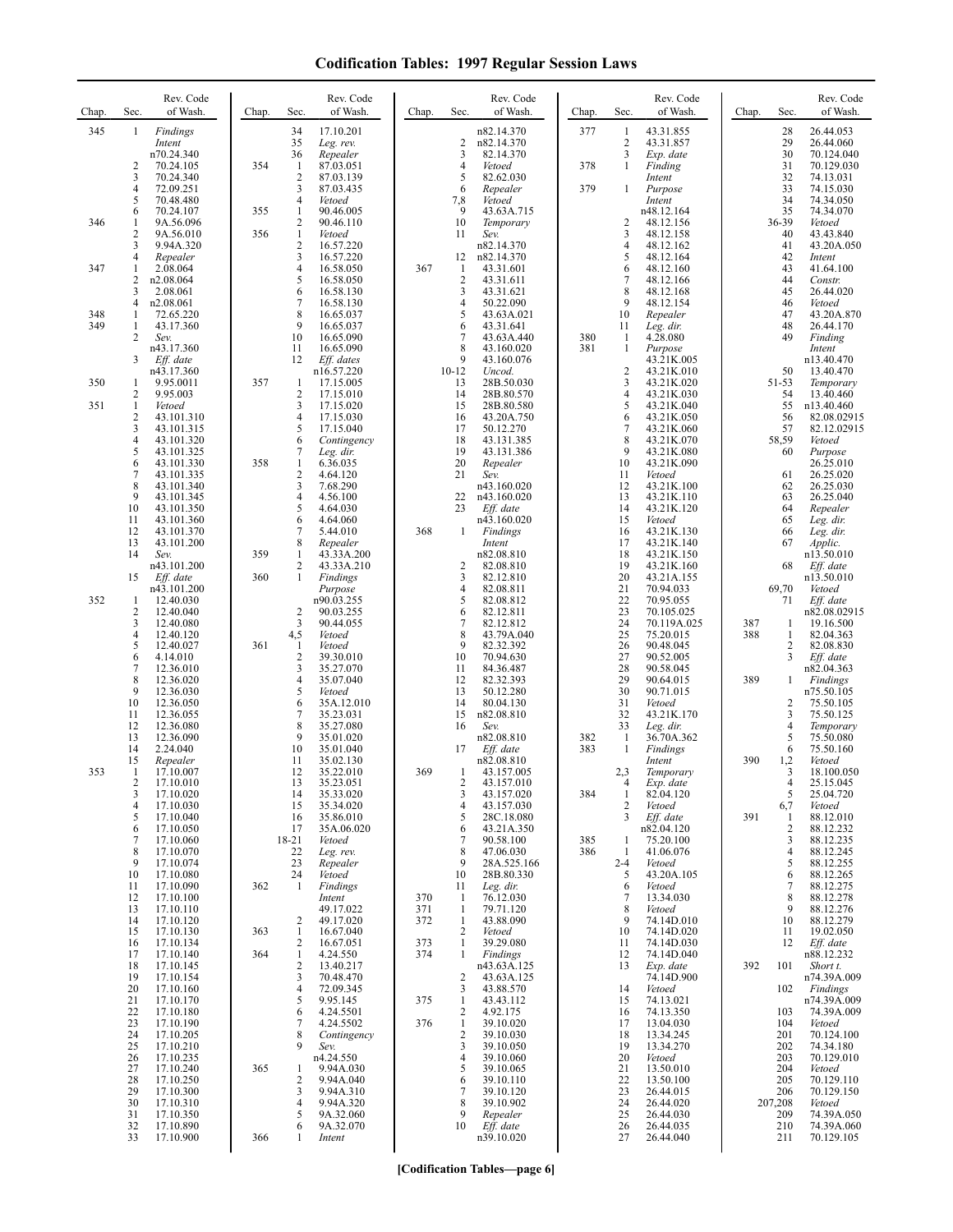| Sec.<br>Chap.                                                                           | Rev. Code<br>of Wash.                                                                                                                                                   | Chap.      | Rev. Code<br>of Wash.<br>Sec.                                                                                                                                                                                                                       | Chap.                                  | Sec.                                                                                                                                                                | Rev. Code<br>of Wash.                                                                                                                                                   | Chap.             | Sec.                                                                                    | Rev. Code<br>of Wash.                                                                                                                                          | Chap.      | Sec.                                                                          | Rev. Code<br>of Wash.                                                                                                                                                   |
|-----------------------------------------------------------------------------------------|-------------------------------------------------------------------------------------------------------------------------------------------------------------------------|------------|-----------------------------------------------------------------------------------------------------------------------------------------------------------------------------------------------------------------------------------------------------|----------------------------------------|---------------------------------------------------------------------------------------------------------------------------------------------------------------------|-------------------------------------------------------------------------------------------------------------------------------------------------------------------------|-------------------|-----------------------------------------------------------------------------------------|----------------------------------------------------------------------------------------------------------------------------------------------------------------|------------|-------------------------------------------------------------------------------|-------------------------------------------------------------------------------------------------------------------------------------------------------------------------|
| 212<br>213<br>214<br>215<br>216<br>301<br>302<br>303<br>304<br>305<br>401<br>402<br>403 | 74.42.030<br>18.20.115<br>18.20.185<br>Temporary<br>74.42.450<br>43.20B.090<br>43.20B.080<br>74.34.010<br>74.34.025<br>Vetoed<br>70.128.175<br>70.128.061<br>70.128.062 |            | 17<br>31.12.255<br>18<br>31.12.265<br>19<br>31.12.267<br>20<br>31.12.275<br>21<br>31.12.285<br>22<br>31.12.326<br>23<br>31.12.335<br>24<br>31.12.345<br>25<br>31.12.365<br>26<br>31.12.367<br>27<br>31.12.384<br>28<br>31.12.386<br>29<br>31.12.388 | 401<br>402<br>403<br>404<br>405<br>406 | 3<br>$\mathbf{1}$<br>$\mathbf{1}$<br>$\mathbf{1}$<br>$\overline{2}$<br>$\mathbf{1}$<br>$\overline{2}$<br>1<br>$\overline{c}$<br>$\mathbf{1}$<br>$\overline{2}$<br>3 | 49.60.222<br>36.01.050<br>36.70A.367<br>28B.15.067<br>28B.15.069<br>Findings<br>Temporary<br>29.27.072<br>29.27.074<br>Findings<br>Intent<br>70.105D.020<br>70.105D.030 | 420<br>421<br>422 | 1,2<br>3<br>$\overline{4}$<br>5<br>6<br>7<br>8<br>9<br>10<br>11<br>$12 - 17$<br>-1<br>1 | Vetoed<br>82.24.010<br>82.24.110<br>82.24.130<br>82.24.190<br>82.24.250<br>82.24.550<br>82.32.300<br>82.24.551<br>82.26.121<br>Vetoed<br>75.28.055<br>Findings |            | 35<br>36<br>37<br>38<br>39<br>40<br>41<br>42<br>43<br>44,45<br>46<br>47<br>48 | 90.60.030<br>35A.14.295<br>35.13.182<br>35.13.174<br>36.93.170<br>84.14.010<br>36.70A.165<br>84.14.030<br>84.14.050<br>Vetoed<br>36.70B.040<br>43.21C.110<br>36.70B.110 |
| 501<br>502,503<br>504<br>505,506<br>507<br>508                                          | Vetoed<br>Temporary<br>Constr.<br>n74.39A.009<br>Vetoed<br>9A.42.005<br>9A.42.010                                                                                       |            | 30<br>31.12.402<br>31<br>31.12.404<br>32<br>31.12.416<br>33<br>31.12.418<br>34<br>31.12.426<br>35<br>31.12.428<br>36<br>31.12.436                                                                                                                   | 407<br>408                             | $\overline{4}$<br>5<br>6<br>1<br>$\overline{2}$<br>3<br>1                                                                                                           | 70.105D.040<br>70.105D.070<br>70.105D.080<br>Findings<br>82.04.312<br>82.16.042<br>82.04.421                                                                            |                   | $\overline{2}$<br>3<br>4<br>5<br>6<br>$\overline{7}$                                    | n77.12.790<br>77.12.790<br>77.12.800<br>77.12.810<br>77.12.820<br>Temporary<br>Leg. dir.                                                                       |            | 49<br>50<br>51<br>52<br>53<br>54                                              | 43.21C.075<br>90.58.090<br>90.58.143<br>Vetoed<br>Applic.<br>n36.70A.3201<br>Sev.                                                                                       |
| 509<br>510<br>511<br>512<br>513<br>514<br>515<br>516                                    | 9A.42.050<br>9A.42.020<br>9A.42.030<br>9A.42.045<br>9A.44.010<br>9A.44.050<br>9A.44.100<br>18.130.040                                                                   |            | 37<br>31.12.438<br>38<br>31.12.445<br>39<br>31.12.448<br>40<br>31.12.461<br>41<br>31.12.464<br>42<br>31.12.467<br>43<br>31.12.471<br>44<br>31.12.474                                                                                                | 409                                    | 2<br>101,<br>102<br>103<br>104-106<br>107<br>201                                                                                                                    | Eff. date<br>n82.04.421<br>Vetoed<br>43.22.051<br>Vetoed<br>48.30.010<br>Vetoed                                                                                         | 423<br>424        | $\mathbf{1}$<br>$\overline{2}$<br>3<br>1<br>$\overline{c}$<br>$\mathfrak{Z}$            | Finding<br>76.09.220<br>Eff. date<br>Findings<br>Intent<br>90.74.005<br>90.74.010<br>90.74.020                                                                 | 430<br>431 | 55<br>1<br>2<br>1<br>2<br>3                                                   | n36.70A.3201<br>Eff. date<br>n43.155.070<br>34.05.328<br>43.20A.365<br>Intent<br>28A.320.017<br>28A.150.425                                                             |
| 517<br>518<br>519<br>520<br>521<br>522<br>523                                           | 18.130.200<br>43.43.842<br>70.124.020<br>70.124.040<br>70.124.070<br>74.34.055<br>74.34.020                                                                             |            | 45<br>31.12.516<br>46<br>31.12.545<br>47<br>31.12.555<br>48<br>31.12.565<br>49<br>31.12.567<br>50<br>31.12.569<br>51<br>31.12.571                                                                                                                   |                                        | 202<br>203-205<br>206<br>207<br>208<br>209                                                                                                                          | Par. veto<br>34.05.230<br>Vetoed<br>34.05.314<br>Vetoed<br>34.05.354<br>Findings                                                                                        | 425               | $\overline{4}$<br>5<br>6<br>$\overline{7}$<br>8<br>1                                    | 90.74.030<br>75.20.325<br>75.20.098<br>90.48.261<br>Leg. dir.<br>Finding<br>Intent                                                                             |            | 4<br>5<br>6<br>7<br>8<br>9<br>10                                              | Vetoed<br>28A.165.095<br>28A.175.015<br>Vetoed<br>28A.185.045<br>28A.220.065<br>Vetoed                                                                                  |
| 524<br>525<br>526<br>527<br>528<br>529<br>530                                           | 43.43.832<br>43.20A.710<br>18.52C.010<br>18.52C.020<br>18.52C.040<br>43.43.833<br>Par. veto                                                                             |            | 52<br>31.12.575<br>53<br>31.12.585<br>54<br>31.12.595<br>55<br>31.12.605<br>56<br>31.12.625<br>57<br>31.12.627<br>58<br>31.12.630                                                                                                                   |                                        | 210<br>211<br>212<br>213<br>301<br>302<br>303-503                                                                                                                   | Vetoed<br>82.32.410<br>19.85.025<br>Findings<br>Vetoed<br>34.05.534<br>Vetoed                                                                                           | 426               | 2<br>3<br>$\overline{4}$<br>5<br>6<br>-1                                                | n77.12.830<br>Temporary<br>77.12.830<br>75.20.340<br>76.09.063<br>Approp.<br>35.13A.110                                                                        |            | 11<br>12<br>13<br>14<br>15<br>16<br>17                                        | 28A.230.065<br>28A.235.035<br>28A.300.075<br>28A.305.148<br>28A.320.045<br>28A.330.005<br>28A.400.115                                                                   |
| 531<br>532<br>393<br>1<br>$\sqrt{2}$<br>3<br>$\overline{4}$                             | Repealer<br>n74.39A.009<br>Eff. date<br>35.50.030<br>35.50.040<br>35.50.260<br>36.29.020                                                                                |            | 59<br>31.12.633<br>60<br>31.12.637<br>31.12.641<br>61<br>62<br>31.12.644<br>63<br>31.12.647<br>64<br>31.12.651<br>65<br>31.12.654                                                                                                                   |                                        | 601<br>602<br>603<br>604<br>605<br>606<br>607                                                                                                                       | 42.17.260<br>Vetoed<br>43.17.370<br>Vetoed<br>50.13.060<br>Temporary<br>n43.22.051                                                                                      | 427               | $\overline{2}$<br>3<br>$\overline{4}$<br>5<br>$\mathbf{1}$<br>$\overline{2}$<br>3       | 35.13A.070<br>35.13A.080<br>35.51.050<br>35.51.9001<br>15.54.270<br>15.54.335<br>15.54.800                                                                     | 432        | 18<br>19<br>20,21<br>22<br>23<br>24<br>$\mathbf{1}$                           | 28A.405.469<br>28A.600.005<br>Vetoed<br>41.59.935<br>28A.630.945<br>Temporary<br>46.70.023                                                                              |
| 5<br>6<br>7<br>8<br>9<br>10<br>11                                                       | 36.34.090<br>36.36.045<br>36.88.220<br>36.88.230<br>36.94.150<br>53.36.050<br>58.08.040                                                                                 |            | 66<br>31.12.657<br>67<br>31.12.661<br>68<br>31.12.664<br>69<br>31.12.667<br>70<br>31.12.671<br>71<br>31.12.674<br>72<br>31.12.677                                                                                                                   | 410<br>411<br>412                      | 608<br>609<br>-1<br>1<br>1                                                                                                                                          | Eff. date<br>n50.13.060<br>Sev.<br>n43.22.051<br>70.94.151<br>28A.605.010<br>Findings                                                                                   | 428               | $\overline{4}$<br>5<br>$\mathbf{1}$<br>$\overline{2}$<br>3                              | 70.95.240<br>70.95.830<br>Intent<br>48.18.103<br>Intent<br>48.19.043<br>48.18.100                                                                              | 433        | $\sqrt{2}$<br>3<br>4<br>5<br>6<br>7<br>1                                      | 46.70.045<br>88.02.235<br>46.70.051<br>46.12.170<br>46.12.370<br>Vetoed<br>Intent                                                                                       |
| 12,13<br>14<br>15<br>16<br>17<br>18<br>19                                               | Vetoed<br>84.56.240<br>84.56.300<br>84.56.340<br>84.40.042<br>84.69.020<br>36.29.190                                                                                    |            | 73<br>31.12.681<br>74<br>31.12.684<br>75<br>31.12.687<br>31.12.691<br>76<br>77<br>31.12.694<br>78<br>31.12.697<br>79<br>31.12.701                                                                                                                   |                                        | 2<br>3<br>$\overline{4}$<br>5<br>6                                                                                                                                  | Purpose<br>48.47.005<br>48.47.010<br>48.47.020<br>48.47.030<br>Leg. dir.                                                                                                | 429               | $\overline{4}$<br>$\overline{c}$<br>3<br>4-6                                            | 48.19.060<br>Vetoed<br>Intent<br>Finding<br>36.70A.3201<br>36.70A.030<br>Vetoed                                                                                |            | 2<br>3<br>4<br>5<br>6                                                         | n28B.15.725<br>28B.15.012<br>28B.15.014<br>28B.15.725<br>28B.15.910<br>Sev.<br>n28B.15.725                                                                              |
| 20<br>21                                                                                | 84.55.005<br>Repealer                                                                                                                                                   |            | 80<br>31.12.704<br>81<br>31.12.707                                                                                                                                                                                                                  |                                        | 7                                                                                                                                                                   | Leg. rev.<br>Sev.<br>48.47.900                                                                                                                                          |                   | 7<br>8                                                                                  | 36.70A.070<br>Vetoed                                                                                                                                           | 434        | 1<br>2                                                                        | 81.77.160<br>81.16.075                                                                                                                                                  |
| 22,23<br>394<br>1,2<br>3<br>4<br>395<br>1<br>396<br>1<br>397<br>1                       | Vetoed<br>Vetoed<br>9.46.120<br>9.46.110<br>77.32.101<br>36.70B.110                                                                                                     |            | 82<br>31.12.711<br>83<br>31.12.714<br>84<br>31.12.717<br>85<br>31.12.721<br>86<br>31.12.724<br>87<br>31.12.850<br>88<br>Repealer                                                                                                                    | 413<br>414<br>415<br>416               | 1<br>1<br>$\mathbf{1}$<br>2<br>1<br>2                                                                                                                               | 78.44.085<br>75.08.530<br>Findings<br>n75.20.330<br>75.20.330<br>51.32.055<br>n51.32.055                                                                                |                   | 9<br>10<br>11<br>12<br>13<br>14<br>15                                                   | 36.70A.035<br>36.70A.130<br>36.70A.270<br>36.70A.290<br>36.70A.295<br>36.70A.300<br>Vetoed                                                                     | 435        | $\mathbf{1}$<br>2<br>3<br>4<br>5<br>6                                         | Findings<br>7.88.005<br>7.88.010<br>7.88.020<br>7.88.030<br>7.88.040<br>7.88.050                                                                                        |
| 2<br>3<br>$\overline{4}$<br>5<br>6                                                      | Findings<br>Intent<br>31.12.003<br>31.12.005<br>31.12.015<br>31.12.025<br>31.12.035<br>31.12.055                                                                        |            | 89<br>Leg. rev.<br>90<br>Eff. date<br>n31.12.428<br>91<br>Eff. date<br>n31.12.569<br>92<br>Eff. date<br>31.12.906                                                                                                                                   | 417                                    | $\mathbf{1}$<br>$\overline{2}$<br>3<br>4<br>5<br>6<br>7                                                                                                             | 18.64A.010<br>18.64A.020<br>18.64A.030<br>18.64A.040<br>18.64A.050<br>18.64A.060<br>18.64A.070                                                                          |                   | 16<br>17-19<br>20<br>21<br>22<br>23<br>24                                               | 36.70A.302<br>Vetoed<br>36.70A.320<br>36.70A.330<br>36.70A.335<br>36.70A.177<br>36.70A.110                                                                     | 436<br>437 | 7<br>1<br>1<br>2<br>3<br>$\overline{4}$<br>5                                  | Leg. dir.<br>47.64.120<br>43.110.010<br>43.110.030<br>43.110.050<br>82.08.170<br>43.88.114                                                                              |
| 7<br>8<br>9<br>10<br>11<br>12                                                           | 31.12.065<br>31.12.075<br>31.12.085<br>31.12.105<br>31.12.115<br>31.12.185                                                                                              | 398<br>399 | 93<br>Sev.<br>31.12.907<br>70.95J.025<br>1<br>$\overline{2}$<br>90.48.465<br>$\mathbf{1}$<br>18.140.010<br>$\overline{2}$<br>18.140.020                                                                                                             | 418                                    | 8<br>1<br>$\overline{2}$<br>3<br>4<br>5                                                                                                                             | 18.64A.080<br>75.28.011<br>75.30.360<br>75.30.380<br>75.30.390<br>75.28.133                                                                                             |                   | 25<br>26<br>27<br>28<br>29<br>30                                                        | 36.70A.215<br>43.62.035<br>Contingency<br>36.70A.500<br>43.155.070<br>70.146.070                                                                               | 438        | 6<br>1<br>2<br>3                                                              | Eff. date<br>n43.110.030<br>82.08.02745<br>82.12.02685<br>Eff. date<br>n82.08.02745                                                                                     |
| 13<br>14<br>15<br>16                                                                    | 31.12.195<br>31.12.225<br>31.12.235<br>31.12.246                                                                                                                        | 400        | 3<br>Eff. date<br>n18.140.010<br>64.34.410<br>1<br>2<br>64.34.232                                                                                                                                                                                   | 419                                    | 6<br>1<br>2                                                                                                                                                         | Leg. rev.<br>43.21A.165<br>43.21A.175                                                                                                                                   |                   | 31<br>32<br>33<br>34                                                                    | 84.34.020<br>84.34.060<br>84.34.065<br>84.40.030                                                                                                               | 439<br>440 | 1<br>2<br>1<br>2                                                              | n90.54.050<br>90.54.050<br>90.14.068<br>90.14.041                                                                                                                       |

**[Codification Tables—page 7]**